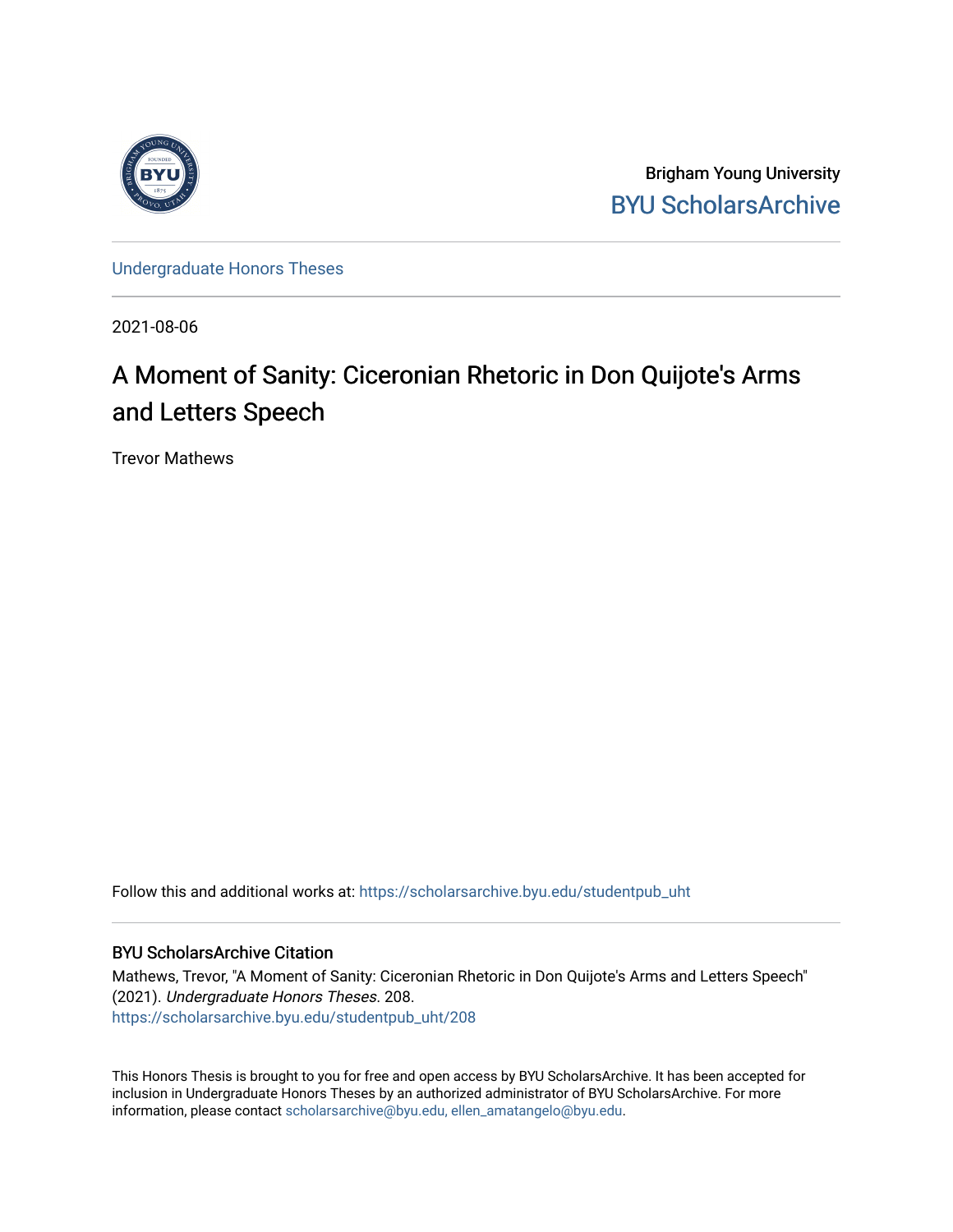Honors Thesis

# A MOMENT OF SANITY: CICERONIAN RHETORIC IN DON QUIJOTE'S

ARMS AND LETTERS SPEECH

By Trevor T. Mathews

Submitted to Brigham Young University in partial fulfillment of graduation requirements for University Honors

## Comparative Arts and Letters Department Brigham Young University August 2021

Advisor: Dale Joseph Pratt

Honors Coordinator: Cecilia Marie Peek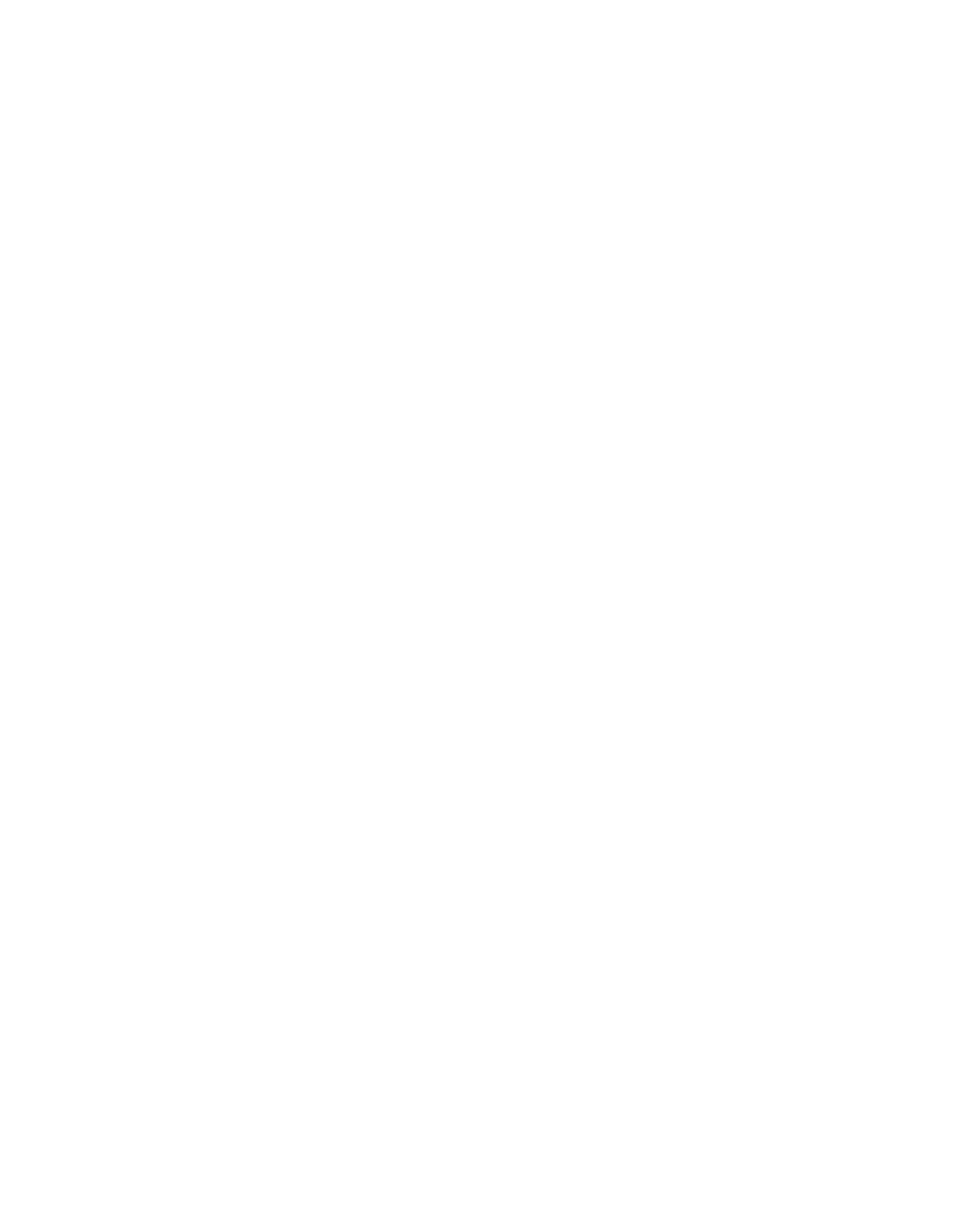## ABSTRACT

## A MOMENT OF SANITY: CICERONIAN RHETORIC IN DON QUIJOTE'S ARMS AND LETTERS SPEECH

Trevor T. Mathews

Comparative Arts and Letters Department

Bachelor of Arts

In chapters 37 and 38 of the *Quijote,* Don Quijote gives a discourse to his acquaintances at the inn on the superiority of arms to letters. After the speech, his audience at the inn are dumbfounded that someone so insane could give such a convincing speech, and many believed him to be sane for his presentation. This questioning of his insanity is due, in part, to his use of classical forensic structure and Ciceronian style in the speech. Cervantes certainly grants respect to Cicero within the Quijote and frames the arms and letters speech after Cicero's forensic speeches. The speech's structure fits the patterns put forth by Cicero in his rhetorical handbooks. The careful structure of the speech shows that it was not meant to be taken with the Cervantine irony that his novel tends to use, but that it is to be understood differently than Don Quijote's other speeches. Cervantes's framing of the speech, life experiences as a soldier, and references to Cicero and other classical figures suggest that the speech constitutes a serious stance by Cervantes on the Arms and Letters debate.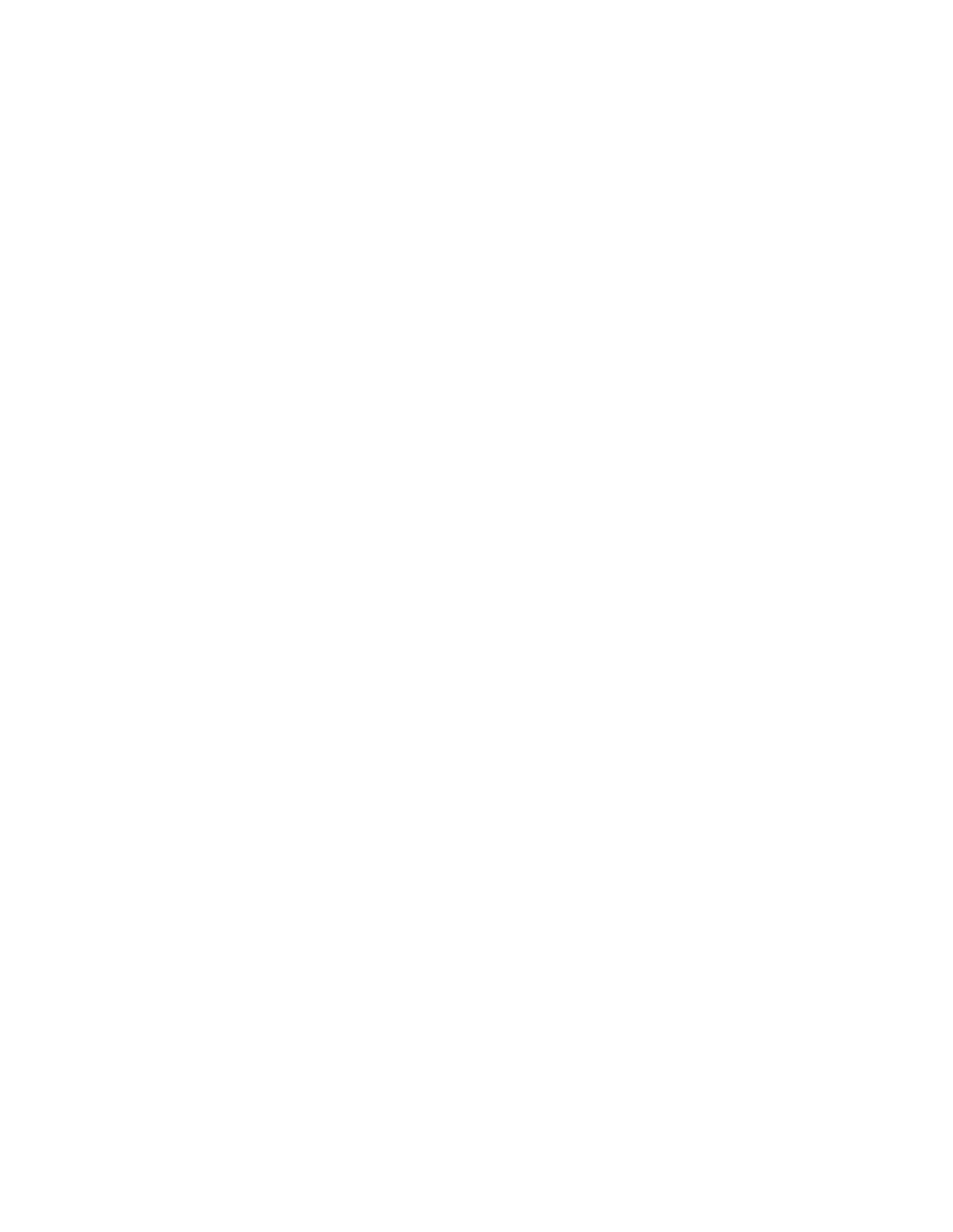## ACKNOWLEDGMENTS

Many thanks to my mentor, Dale Pratt. This project would not have been possible without your deep knowledge of the *Quijote*. Likewise, to Mike Pope and Cecilia Peek for their enthusiastic guidance and constructive input. Finally, I thank my wife, Kenna Mathews, for constantly pushing and aiding me through the difficult portions of research and writing.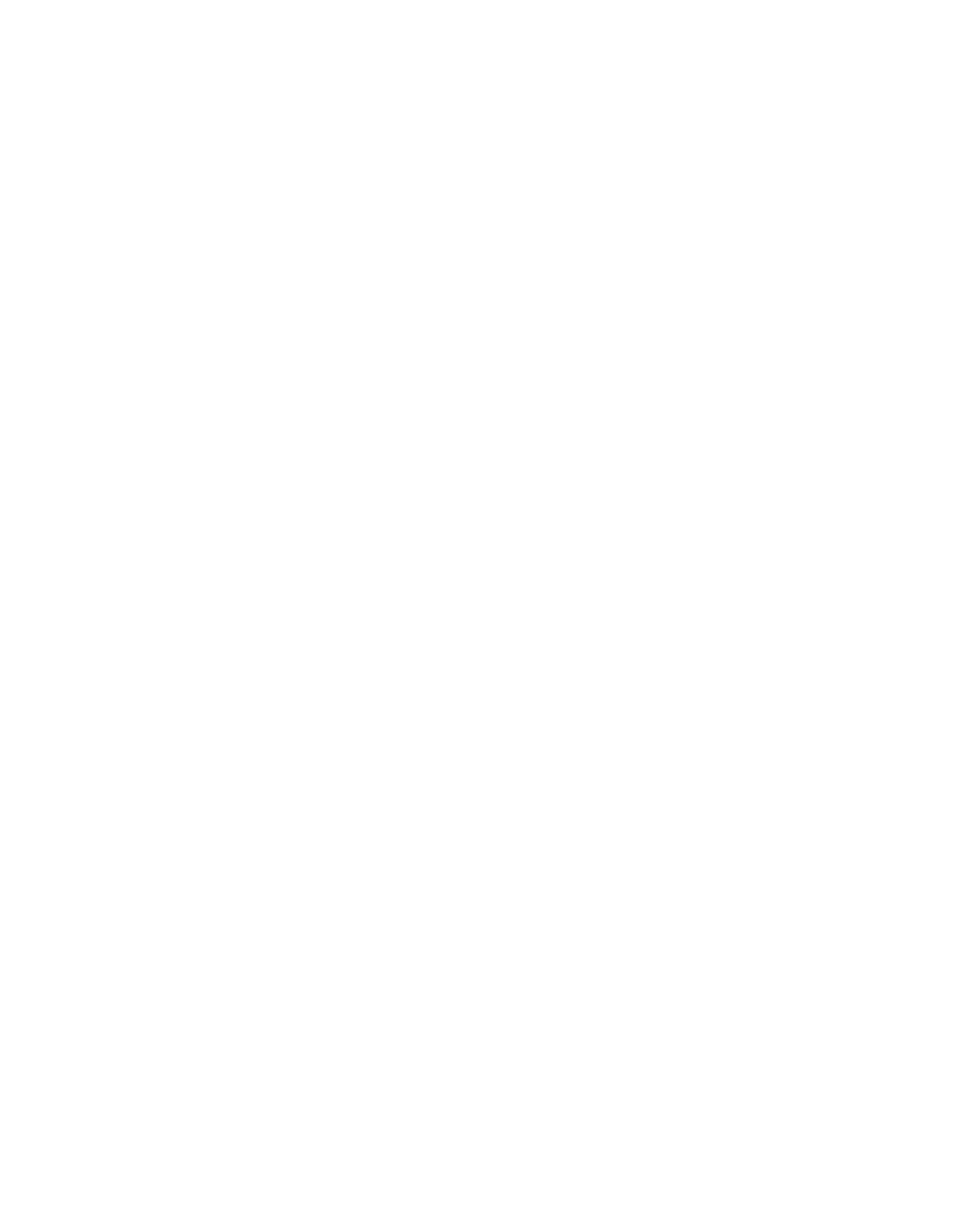## TABLE OF CONTENTS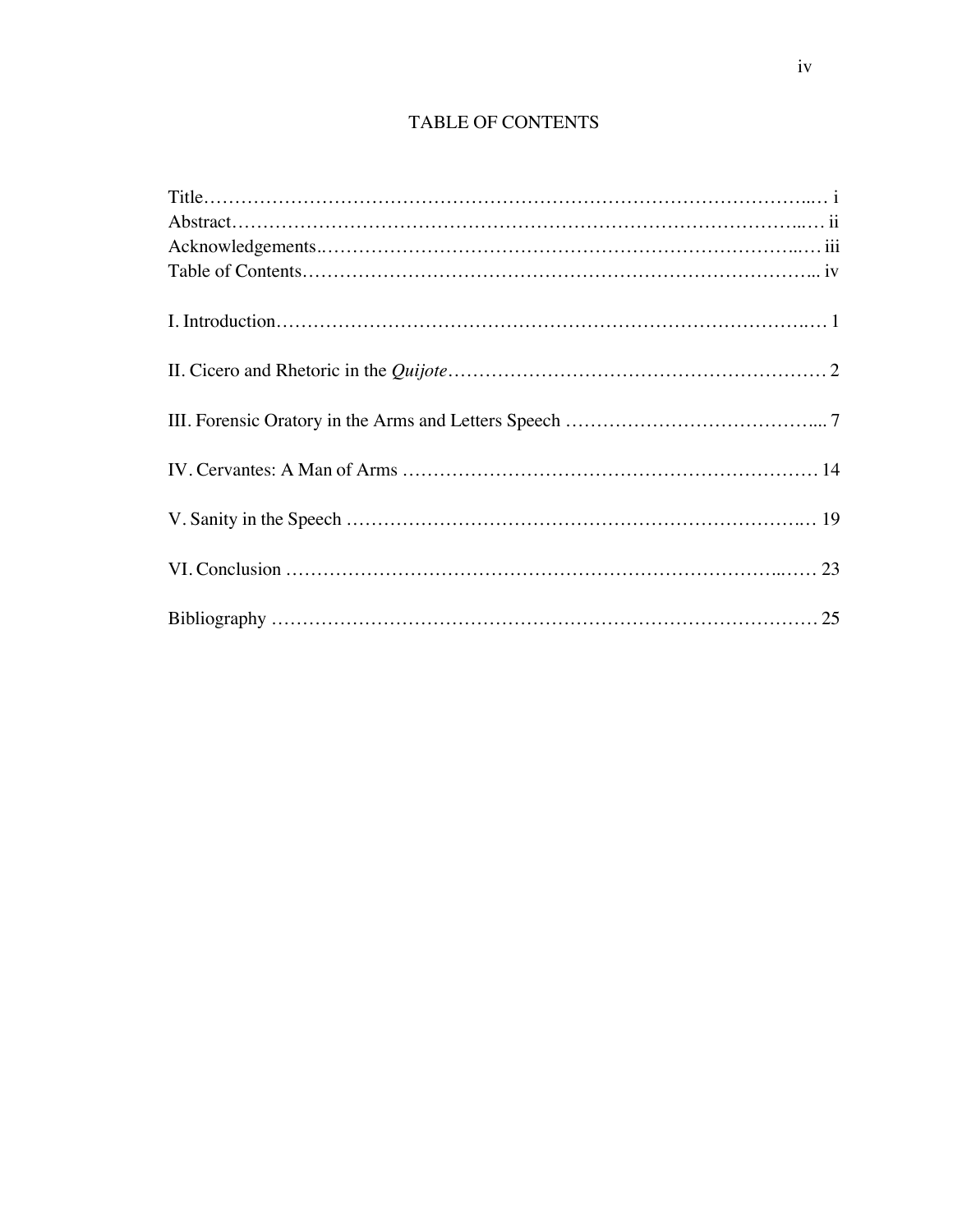## **Introduction:**

Throughout Cervantes' masterwork *Don Quijote,* madness shows itself as a primary theme. All of the knight's misadventures stem from his belief that he is one of the knights errant from his chivalric novels. Because of his faulty interpretation of reality, he seems strange, delightful, and bothersome to those he meets on his many journeys with his squire Sancho. Many audiences of his strange speech and actions spurn his strangeness and become abusive friends or cruel oppressors. While the level of kindness (or lack thereof) shown to Don Quijote varies from character to character due to their respective temperaments, the general view of his hopeless condition is the same, and he is constantly viewed as mad. Or, rather, he is so "*ingenioso,*" or caught up in his delusions, that "*juicio*," sound judgment, is crowded out from his mind.

There are, however, two instances in which Don Quijote seems to break free from his deep-set madness. One is at the end of his life, when the toil from his journey finally wears down his idealistic vision of the world and he dies repentant of his misspent life. Much earlier, however, during his second visit to Juan Palomeque's inn, the mad knight gives his speech on Arms and Letters. Because he delivers such a well-presented and reasoned discourse, the residents of the inn are no longer able to view him as insane.<sup>1</sup> What is interesting about this first instance of Don Quijote's perceived sanity is that the knight gives multiple other speeches throughout his travels, but none of these cause others to question his insanity. <sup>2</sup> The Arms and Letters speech, however, has a powerful impact on the audience, causing them to "feel a fresh wave of pity, seeing a man who seemed so wonderfully sound in the head, and who spoke so eloquently of every subject

<sup>&</sup>lt;sup>1</sup> Volume I, Chapter 38.

<sup>&</sup>lt;sup>2</sup> Of particular interest is the Golden Age Speech in I, 11.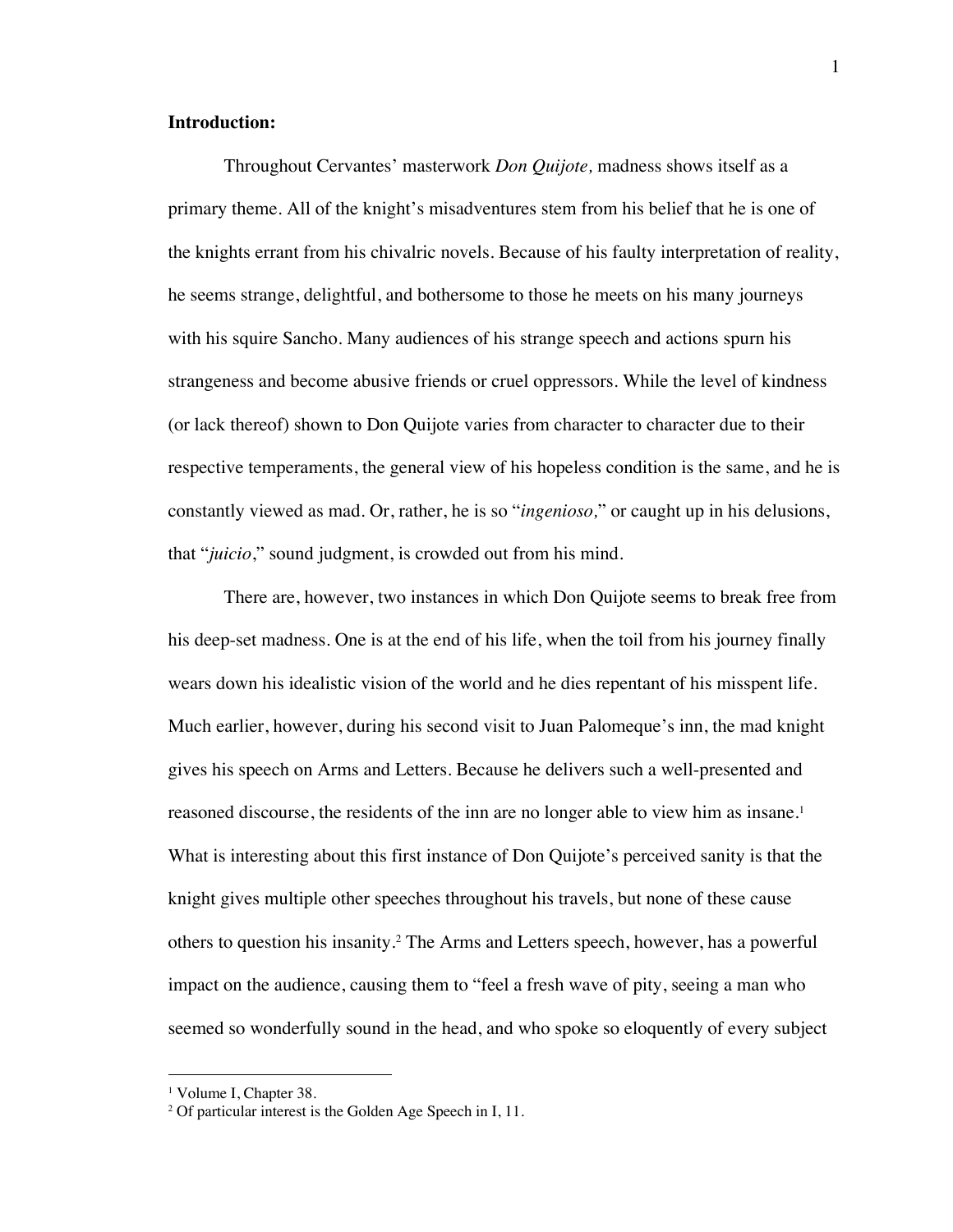he raised, so hopelessly lost when it came to the pitch-black darkness of his unfortunate knight errantry."<sup>3</sup> At the end of the speech, Don Quijote's audience begins to question whether or not he is actually insane anymore. I argue that this is due, in part, to the classical forensic structure and Ciceronian style of the Arms and Letters speech. This, along with Cervantes's framing of the speech, life experiences, and references to Cicero and other classical figures suggest that the speech constitutes a more serious stance by Cervantes on the Arms and Letters debate. I further this point by examining the speech's structure through the Roman rhetorical handbooks of Cicero, with stylistic comparisons between Don Quijote's speech and Cicero's Catilinarian Orations.

#### **Cicero and Rhetoric in the** *Quijote*

One set of evidence suggesting the authenticity of the arguments made by Cervantes and given in the Arms and Letters speech can be found in Cervantes's explicit mentions of Cicero. These direct invocations of Cicero's name allow us to see how he is viewed within the context of the book by the charaters and allows us to extrapolate some of Cervantes's opinions of the orator. Within the *Quijote,* there are four mentions of Cicero. The first is found in the prologue, where Cervantes's unnamed friend explains to him that scholarly convention of citation and preamble from authoritative poets and nobles need not apply to his novel. He explains that Cervantes ought to include a fat catalogue of sources that he does not really need to read or understand, because nobody

<sup>3</sup> Volume I, Chapter 38. English Translations from Miguel de Cervantes, *Don Quijote,* Trans. Burton Raffel, Ed. Diana de Armas Wilson, New York: W.W. Norton & Company, 1999.

<sup>&</sup>quot;*En los que escuchado le habían sobrevino nueva lástima de ver que hombre que, al parecer, tenía buen entendimiento y buen discurso en todas las cosas que trataba, le hubiese perdido tan rematadamente, en tratándole de su negra y pizmienta caballería.*"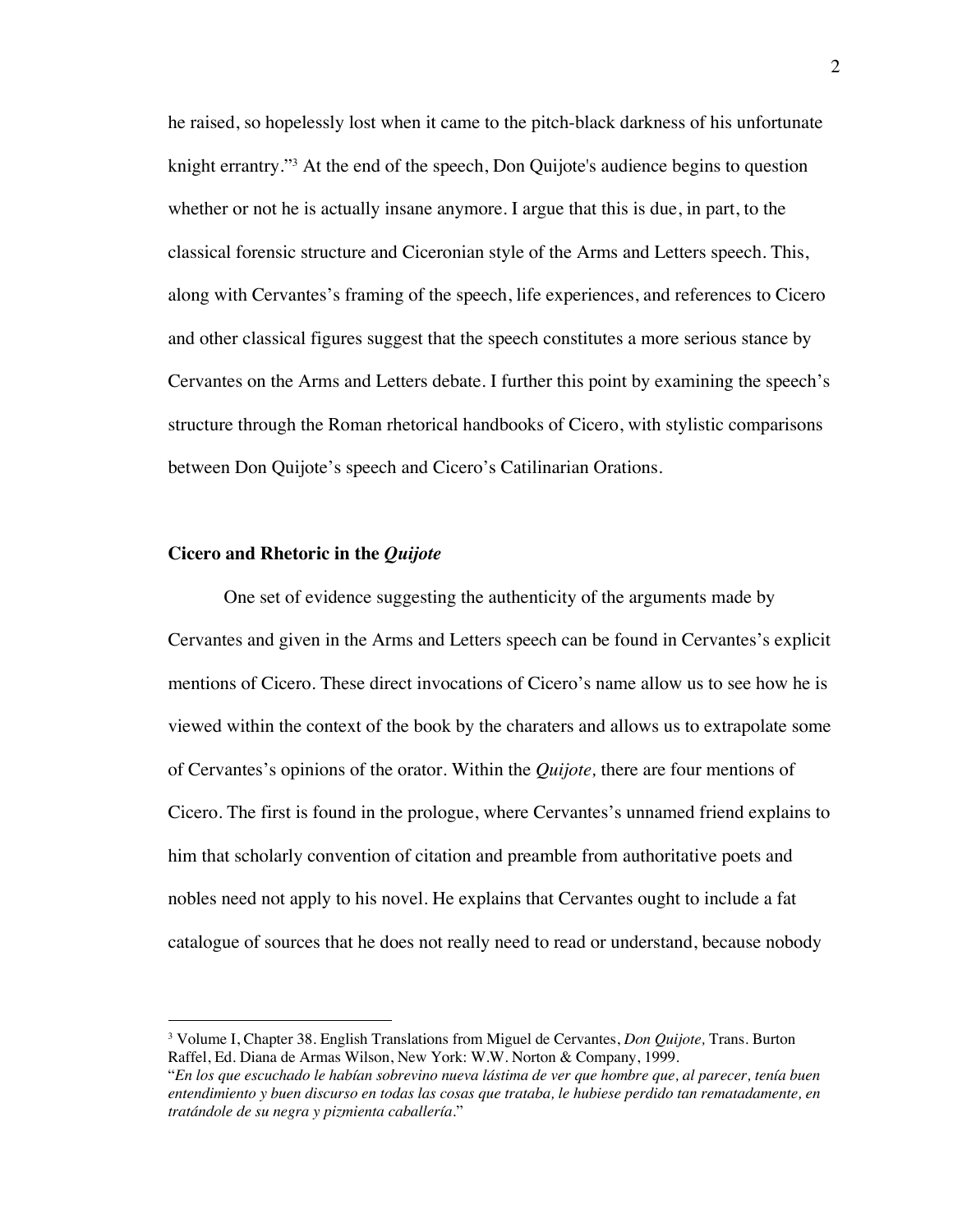of any importance is going to check him on it. Since it is a book about chivalric tales, which great people like Cicero never even knew about, he will be able to get away without thorough citations. Cicero here is mentioned in passing, but we can understand the weight that is associated with him here. The friend refers to him as one of the old, readily cited authorities who would have nothing to do with chivalric tales not only because the novels would have been beneath them, but because they did not exist during his time.<sup>4</sup> A similar idea of Cicero as an object of respect is found in Vol. I, Chapter 48, where the Canon attributes a maxim about theater mimicking reality to Cicero and uses the statement to form an argument about how the *comedias* of the day are full of absurdity. This citation of Cicero is particularly interesting since Cervantes uses him as a source in one of the more substantial, almost academic discussions in the book. While the novel generally casts a sarcastic focus on subjects, a few portions have a more serious tone and are not meant to be taken jokingly. These sections feel like serious arguments and opinions of Cervantes, and they include this discussion between the Curate and the Canon, the incursion into Don Quijote's library by the Barber and Curate to decide which books are worth keeping, and others.<sup>5</sup> Vol II, chapter 22, further attests to Cicero's importance, where Basilio and Quiteria call Don Quijote "an El Cid for his feats of arms and a Cicero for his eloquence,"6 and in Vol II chapter 32, Don Quijote remarks to the duchess that Demosthenes and Cicero were "two of the best rhetoricians the world has ever known."7 The direct mentions that we have of Cicero in the novel attest to his

<sup>4</sup> Vol. 1, Prologue.

<sup>5</sup> See the later sections of this paper for analysis of the Arms and Letters speech as a serious argument and the preeminence of arms as opinion of Cervantes. 6 "*Teniéndole por un Cid en las armas y por un Cicerón en la elocuencia.*"

<sup>7</sup> "… *es lo mismo que decir* retórica de Demóstenes, *como* ciceroniana, *de Cicerón, que fueron los dos mayores retóricos del mundo.*"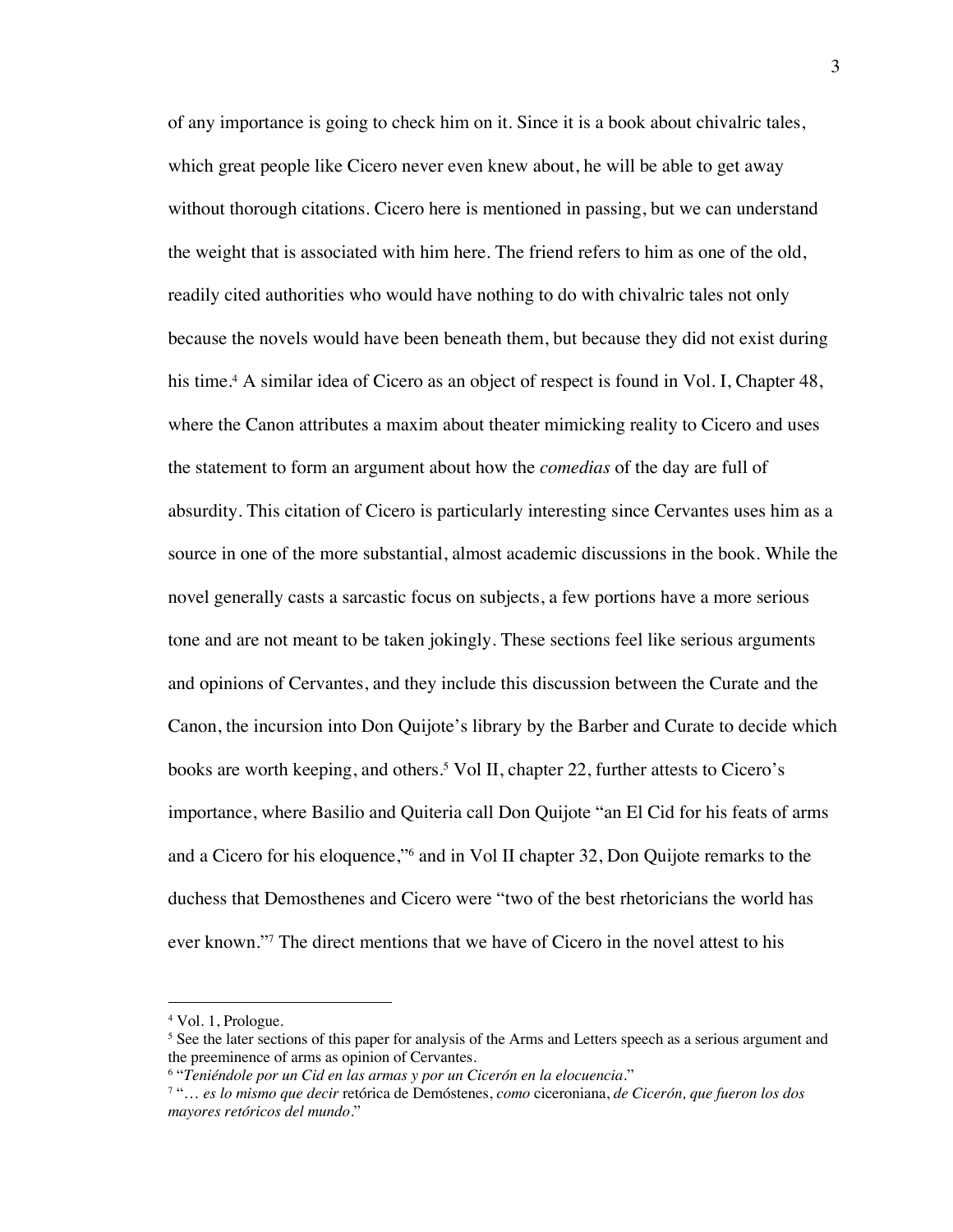authority and the respect he enjoys from those in the novel, which can perhaps be extrapolated and attributed to Cervantes, hence motivating Don Quijote's (and the author's) use of Ciceronian style and forensic structure in the Arms and Letters speech.

Just as Ciceronian references are scattered throughout the novel, so are the influences of classical oratory. The Arms and Letters speech is but one of many orations given throughout the novel; Marcela in her defense against the accusations that she had killed Grisostomo, Sancho at his island, and Don Quijote in the Golden Age speech given to the goatherds in I, 11. The Golden Age speech is of particular interest, since it treats similar themes as the Arms and Letters speech as well as having classical structures and references. Indeed, the idyllic society which was "called by the ancients the Golden Age,"8 originates from Hesiod's *Works and Days*. Don Quijote also criticizes the current "Age of Iron"9 by saying that maidens are not safe "though we hide them, lock them away in some new labyrinth like that of Crete,"10 alluding to Greek myth. Along with these references, the topic of the Golden Age pertains directly to the Arms and Letters speech because Don Quijote invokes the points of his Golden Age speech in it: "Arms strive for that which is a great deal higher [than learning], for their goal and purpose is

<sup>&</sup>lt;sup>8</sup> I, 11. "*Dichosa edad y siglos dichosos aquellos a quien los antiguos pusieron nombre de dorados."* 9 I, 20. "Edad de hierro." I, 20 contains a small reference to the Golden Age speech in I, 11, and an interesting look at Don Quijote's motivations for setting out. "Let me tell you, Sancho, my friend, that I have been born in this Age of Iron, by the will of Heaven, in order to restore the Age of Gold – Or the Golden Age, as they usually call it." "*Sancho amigo, has de saber que yo nací, por querer del cielo, en esta nuestra edad de hierro, para resucitar en ella la de oro, o la dorada, como suele llamarse*." This relates directly with the Arms and Letters speech and gives it a stronger purpose for the knight: arms are the means by which he hopes to "restore the Age of Gold."

<sup>10</sup> I, 11. "*Y agora, en estos nuestros detestables siglos, no está segura ninguna, aunque la oculte y cierre otro nuevo laberinto como el de Creta."*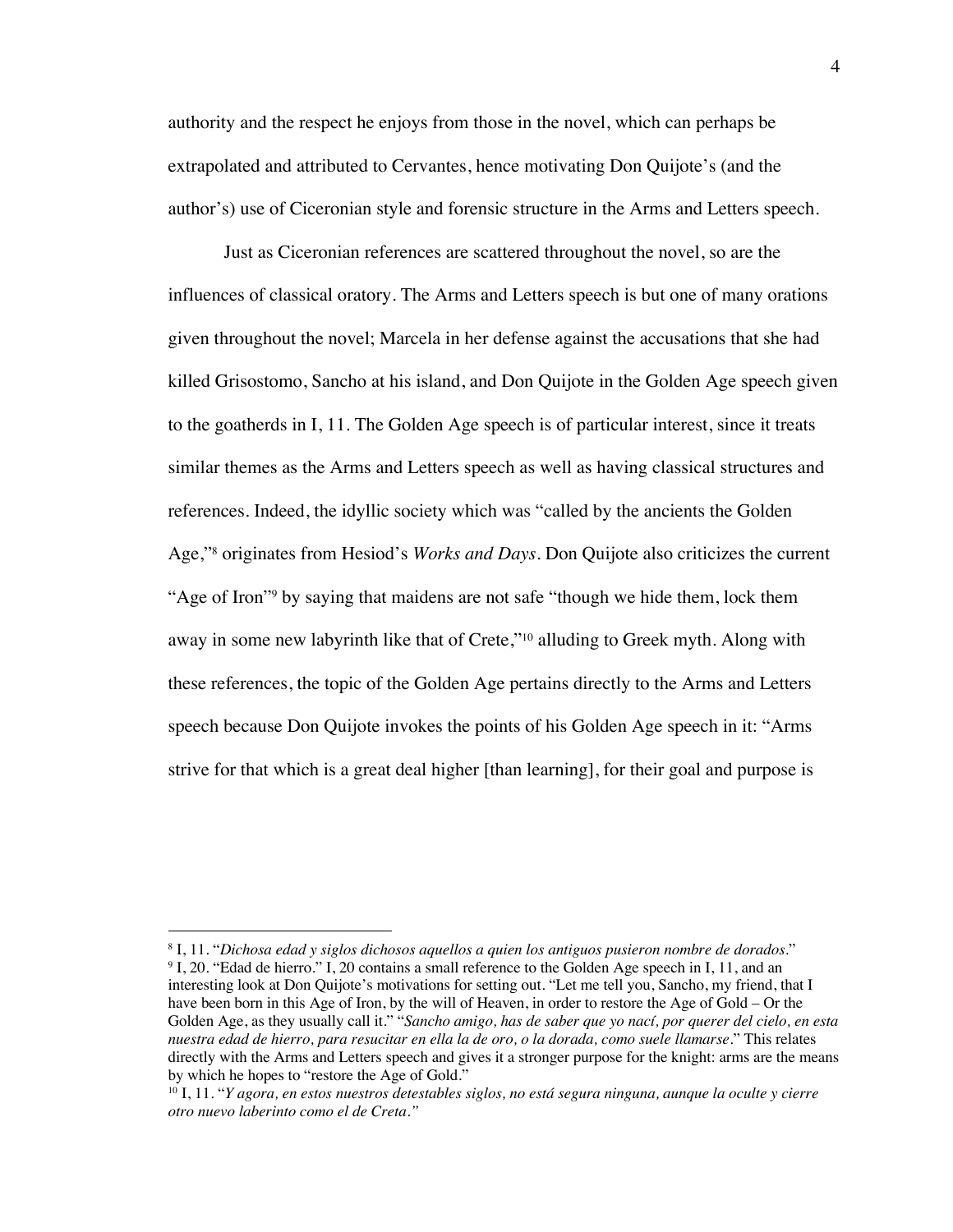the attainment of peace, which is the very best thing humans can desire in this life."11 The two speeches are thematically intertwined.

However, a key difference between the two is that the Golden Age speech is not received by the knight's audience with as much enthusiasm as the Arms and Letters speech. This is because the speech differs in two pertinent ways. First, the speech is not a completely structural fit in the forensic style.12 It begins as an epideictic speech, a form of oratory which is almost more for show of rhetorical prowess than forensic, which is used to persuade. The speech is, until the last few sentences, epideictic rather than forensic, making it muddled and confused in its argument. <sup>13</sup> Epideictic rhetoric does not seek to persuade, but to praise, making it more a means of flaunting rhetorical style (ἐπίδειξις means "a display") rather than a way to convince a crowd.<sup>14</sup> The speech continues in this style and then suddenly attempts to convince the goatherds of the importance of his station as a knight, turning from epideictic praise of the past age to an attempt at persuasion. Thus, what there is of forensic oratory is unsupported and sudden, making the speech confusing to follow. Second, and more important, is that even if the speech were logically straightforward, the goatherds could not have appreciated it, because they do not understand the speech at all, being simple pastoral figures. Mary Mackey explains that "the fact that Don Quijote leaves the shepherds '*embobados y suspensos*' is not something for which he is to be praised. One of the harshest accusations against baroque

<sup>11</sup> I, 37. "*pero no de tanta como merece aquel a que las armas atienden, las cuales tienen por objeto y fin la paz, que es el mayor bien que los hombres pueden desear en esta vida."*

<sup>12</sup> Mary Mackey, "Rhetoric and Characterization in 'Don Quijote,'" *Hispanic Review* 42, no. 1 (Winter, 1974): 57.

<sup>13</sup> See Mary Mackey, "Rhetoric and Characterization in 'Don Quijote,'" *Hispanic Review* 42, no. 1 (Winter, 1974) for analysis of the Golden Age speech.<br><sup>14</sup> Thomas Habinek, *Ancient Rhetoric and Oratory*, (Oxford: Blackwell Publishing, 2005), 56-57.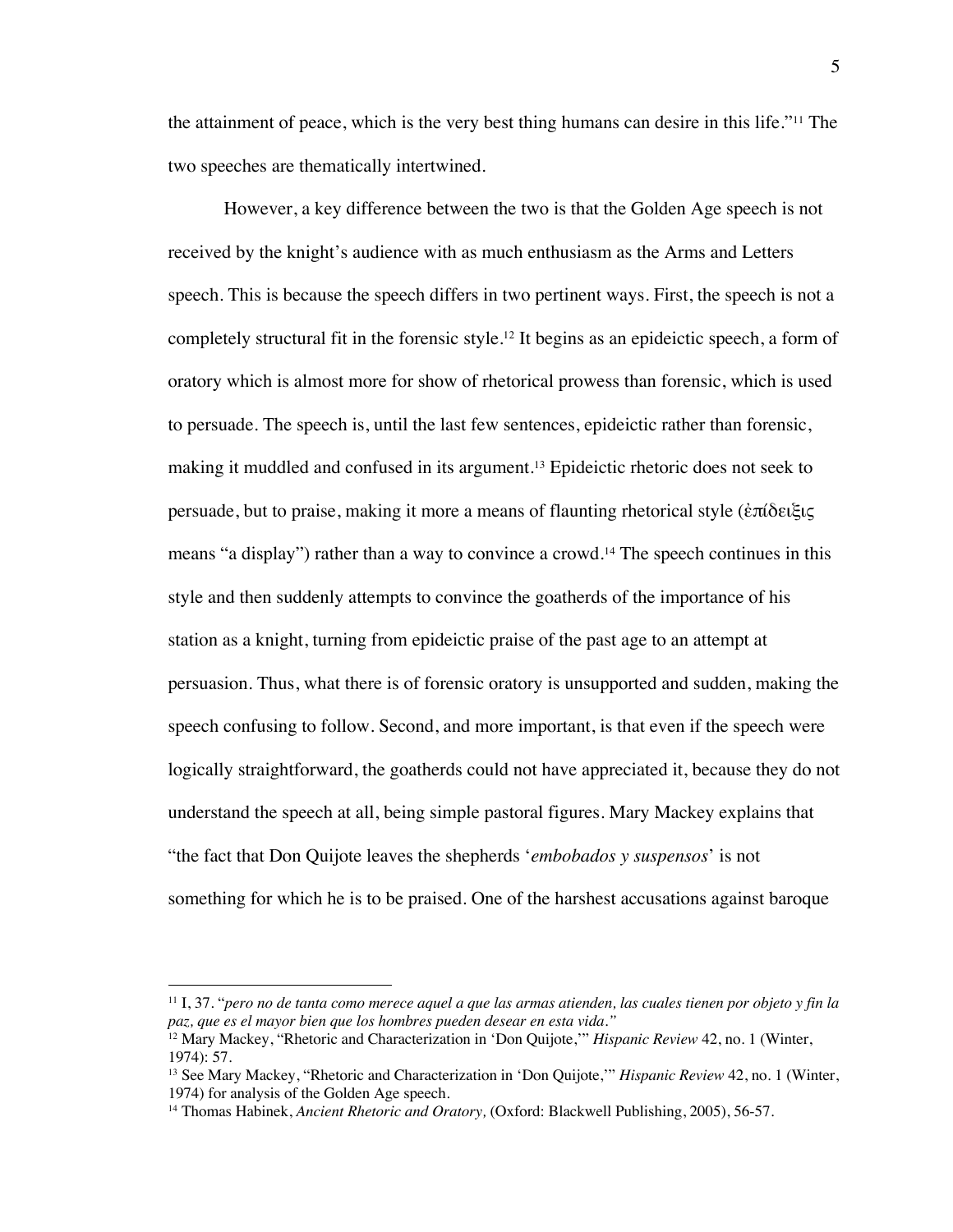rhetoric was that it shocked the audience instead of instructing."15 The speech falls on essentially deaf ears, leaving the goatherds surprised and confused, which certainly is not the aim of the knight's rhetorical display.

The opposite, however, can be seen in the Arms and Letters speech. Unlike his time with the goatherds, Don Quijote succeeds in *persuading* his audience at the inn (in this case, concerning the precedence of arms over letters). Even the Curate, strictly a man of letters, concedes to Don Quijote's argument. The most plausible explanation for this difference in reception of each of these speeches is the disposition of each audience. The Golden Age speech is given to a group of goatherds who, as mentioned before, are extremely confused by Don Quijote's manner of speaking since they do not understand most of what he says. This is contrasted by the Arms and Letters speech, which the knight gives to a group composed of men of both letters (such as the priest) and arms (the captive), as well as some with experience in both (Don Fernando, Cardenio, the Barber), as well as to Luscinda, Dorotea and Zoraida, all intelligent and (and spunky) women. Thus, his audience is already predisposed to interest in the subject.<sup>16</sup> The identity of his audience is key to understanding why they view him as sane in this moment. They all know him, and understand the extent of his madness, and yet they see a glimpse of sanity in him because his speech is well constructed and makes a coherent case. Contrast this with the reaction of the goatherds, whose impression of Don Quijote is unchanged by his bombastic speech. These distinct outcomes highlight the importance of audience receptiveness for Don Quijote's rhetoric. Cervantes understood that this was a key part of

<sup>15</sup> Mary Mackey, "Rhetoric and Characterization in 'Don Quijote,'" *Hispanic Review* 42, no. 1 (Winter, 1974): 65.

<sup>&</sup>lt;sup>16</sup> See Cic. De Orat. I, 31 for the role and importance of audience in classical rhetoric.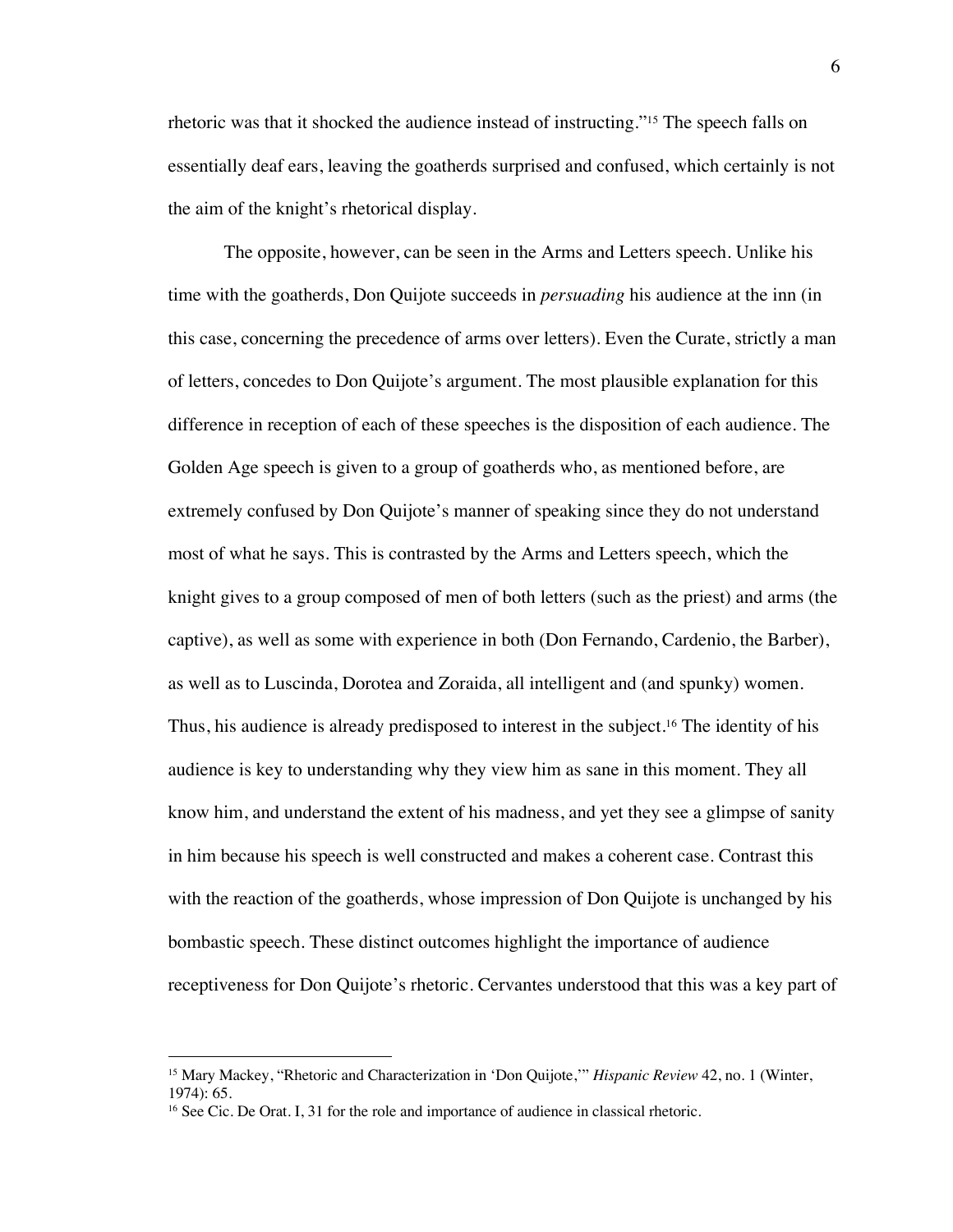any speech, granting to the audience the importance which Aristotle mentions in *The Art of Rhetoric.17*

## **Forensic Oratory in the Arms and Letters Speech**

Roman forensic (or judicial) oratory has a fairly straightforward structure. While the content and style of judicial oratory change based on the speaker and the speech, the blueprint for the points of argument and mode of presentation remains quite rigid for all speeches in the genre. The structure consists of 6 points which come in strict order one after the other: *exordium, narratio, partitio, confirmatio, refutatio* and finally *peroratio.18* Each of these portions of the speech serve a specific purpose to the orator, and as such each are necessary in some form within a forensic speech. What sets the Arms and Letters speech of Don Quijote apart from his other speeches is that it neatly fits into this form, whereas the others do not follow this structure, nor the structure of any other type of classical oratory genre, nearly as well as the Arms and Letters.19

The Arms and Letters speech follows this format. The *exordium* is best described as an introduction to the speech. According to Cicero, its purpose is to "Bring the mind of the auditor into a proper condition to receive the rest of the speech… well-disposed,

<sup>&</sup>lt;sup>17</sup> Aristot. Rh. 2.1.4. "In forensic, that the hearer should be disposed in a certain way... for when a man is favourably disposed towards one on whom he is passing judgement, he either thinks that the accusesd has committed no worng at all or that his offence is trifling; but if he hates him, the reverse is the case." "τὸ δὲ διακεῖσθαί πως τὸν ἀκροατὴν εἰς τὰς δίκας: οὐ γὰρ ταὐτὰ φαίνεται φιλοῦσι καὶ μισοῦσιν, οὐδ᾽ ὀργιζομένοις καὶ πράως ἔχουσιν, ἀλλ᾽ ἢ τὸ παράπαν ἕτερα ἢ κατὰ μέγεθος ἕτερα: τῷ μὲν γὰρ φιλοῦντι περὶ οὗ ποιεῖται τὴν κρίσιν ἢ οὐκ ἀδικεῖν ἢ μικρὰ δοκεῖ ἀδικεῖν, τῷ δὲ μισοῦντι τοὐναντίον."

<sup>18</sup> Cicero's *De Inventione* enumerates each of these sections, which are widely accepted as the norm for forensic oratory. For the *Exordium,* see 1.20; *Narratio,* 1.27; *Partitio,* 1.31; *Confirmatio,* 1.34; *Refutatio,* 1.77; *Peroratio,* 1.98.

<sup>19</sup> Mary Mackey. "Rhetoric and Characterization in Don Quijote." *Hispanic Review* 42 no. 1 (Winter, 1974): 51-52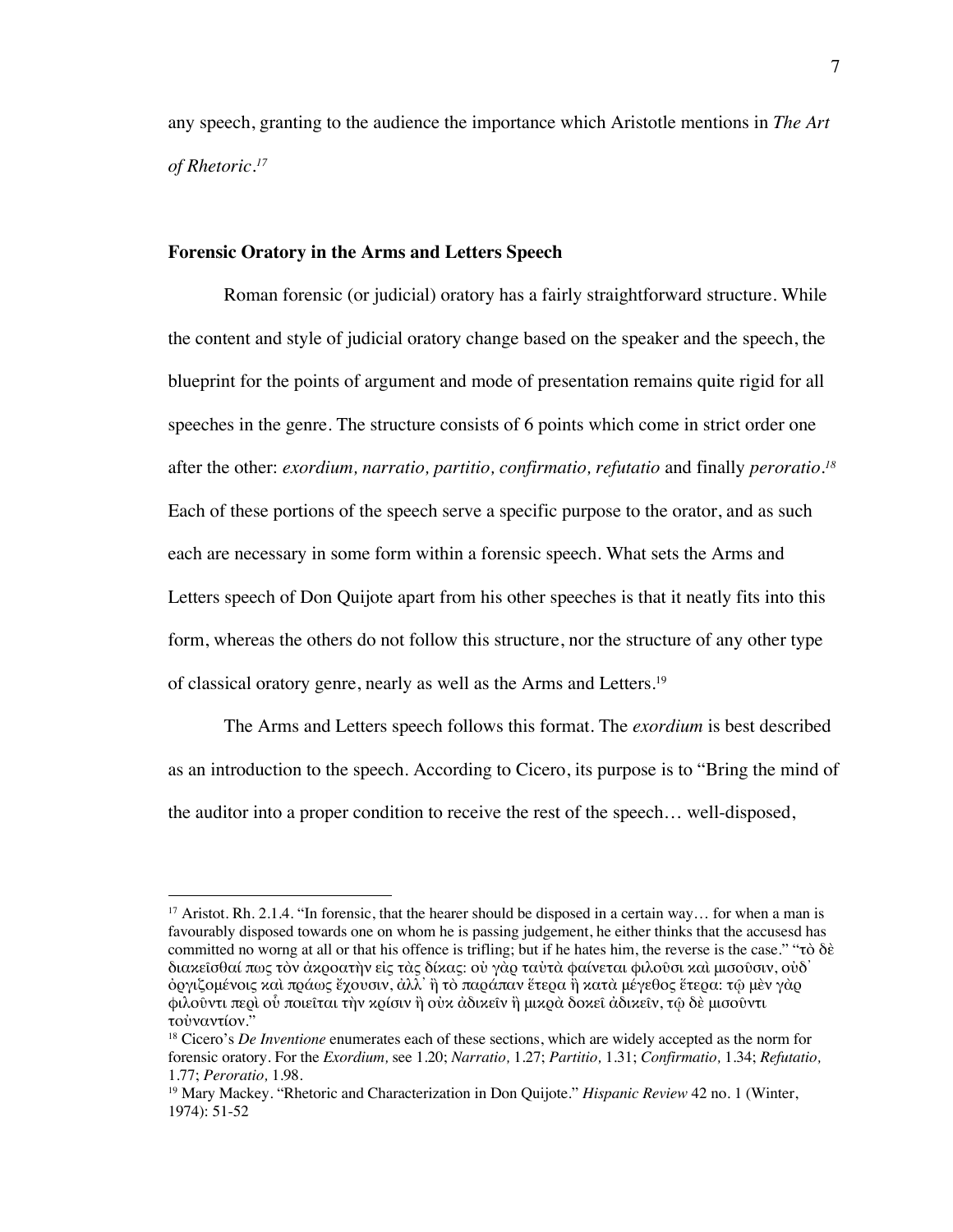attentive, and receptive."20 The idea is to catch the attention of the audience. At the beginning of the speech, Don Quijote accomplishes this by appealing to his audience at the inn and making grandiose statements. His initial statements really do nothing to support the argument, and many are in fact false, displaying his mistaken interpretation of reality:

Truly, my dear gentlemen, if we think about it properly, those who adhere to the order of knight errantry come to behold great and quite incredible things. Consider: would any living man, walking through *the gates of this castle* right this minute and, by pure chance, seeing us here, be able to appreciate and understand that we are who we are? Who among them would be able to say that this lady, seated beside me, *is the great queen* we all know she is, and that I am the Knight of the Sad Face whose name is always in Fame's mouth? There can be no doubt, now, that this art, this profession, is superior to any and every calling ever invented by men, and must be still further esteemed because it is so subject to high danger.<sup>21</sup>

At the end of the *exordium*, he introduces his thesis: "Away with those, I say, who argue that literature and learning take precedence over arms!"22 Although Don Quijote declares his thesis in the introductory moments of the speech*,* I read it as conforming to the pattern of *exordium* because it does not contain much substance, just ear-catching talk that gets his audience into the mood of listening.

<sup>20</sup> Cic. *De Inv.* 1.20

<sup>21</sup> I, 37, emphasis added. "*Verdaderamente, si bien se considera, señores míos, grandes e inauditas cosas ven los que profesan la orden de la andante caballeria. Si no, ¿cuál de los vivientes habrá en el mundo que ahora por la Puerta deste Castillo entrara, y de la suerte que estamos nos viere, que juzgue y crea que nosotros somos quien somos? ¿Quién podrá decir que esta señora que está a mi lado es la gran reina que todos sabemos, y que yo soy aquel Caballero de la Triste Figura que anda por ahí en boca de la fama? Ahora no hay que dudar, sino que esta arte y ejercicio exceed a todas aquellas y aquellos que los hombres inventaron, y tanto más se ha de tener en estima cuanto a más peligros está sujeto.*" The *exordium* of the speech is filled with broad, flattering language, and introduces the ultimate point which the argument of arms over letters hopes to prove, which is that of the greatness of knight-errantry. 22 I, 37.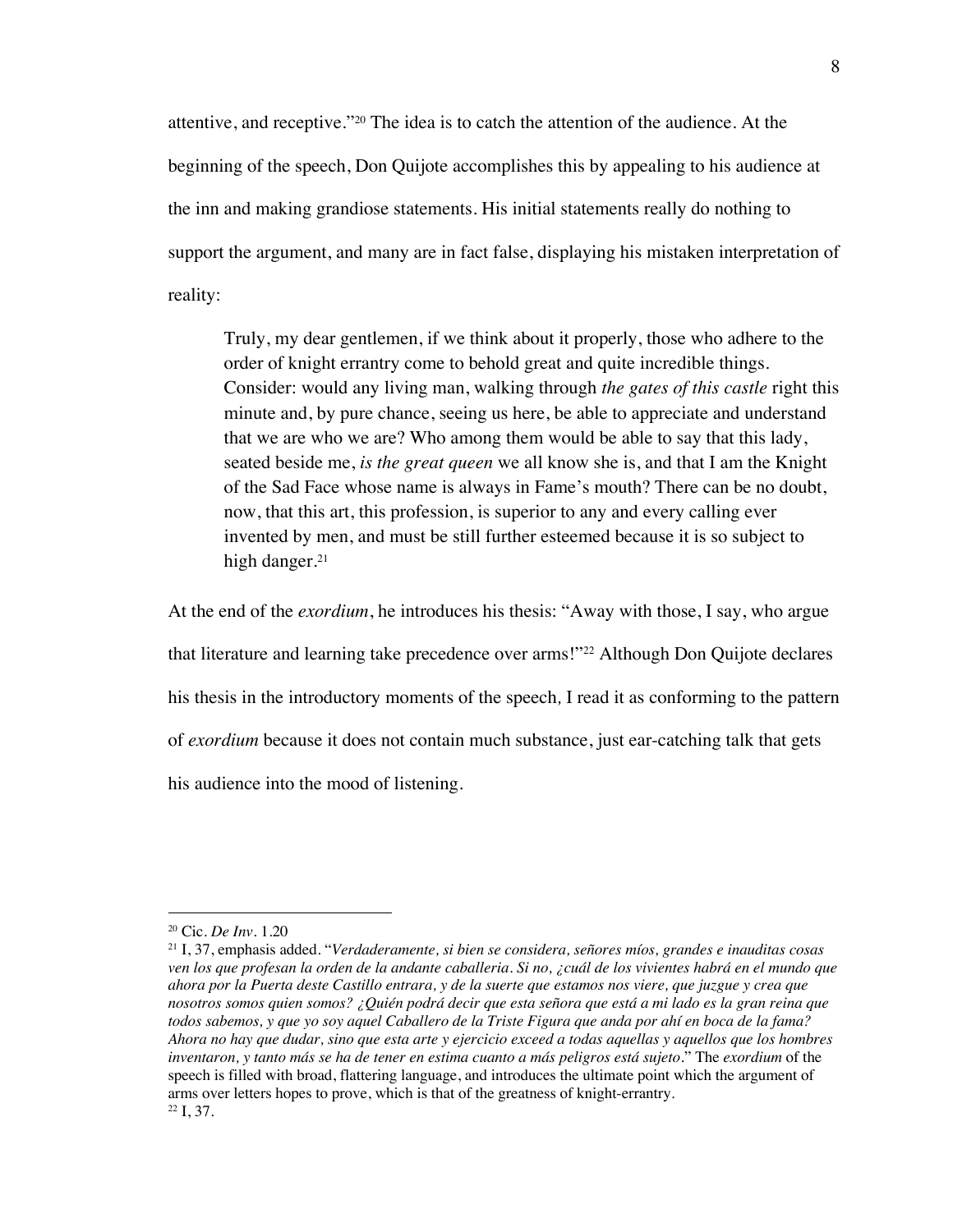Second, after stating his thesis and ending the hook of the *exordium,* Don Quijote moves on to the *narratio*, or the telling of events. Since judicial oratory, true to its name, was used in court to defend or prosecute, the *narration* generally consisted of a recounting of events pertinent to the case. However, it is also used to cast a positive light on one's client and portray the opposition as dark or negative.23 In the Arms and Letters speech, the next section follows these rules as well. He gives an account of an argument generally made by "those" (whoever they may be) who argue that the study of letters is a higher vocation than the soldiers: "The argument they usually mouth, and the one on which they mostly rely, is that the labors of the soul are superior to those of the body, and that arms are concerned only with the body."24 Here, instead of arms being lesser than letters, he makes letters out to be almost a lesser form of arms, since arms require the use of knowledge one might gain from his studies. This serves as an exposition of the "case," since Don Quijote is arguing between two ideas and there are not specific actions taken by each party in court.

In Cicero's time, forensic speeches were not generally used for discussing ideas but used almost exclusively in court to defend and prosecute. Argumentation of ideas was generally done in the deliberative, rather than forensic, style. The deliberative genre is generally very simple, and its structure is not quite as segmented as the forensic genre, since it only has two sections, πρόθεσις (statement of a position) and πίστις (reasons for

<sup>23</sup> Quintilian, *Institutio Oratoria* 4, 1.52. "We shall for instance represent a person accused of theft as covetous, accused of adultery as lustful, accused of homicide as rash, or attribute the opposite qualities to these persons if we are defending them."

<sup>24</sup> I, 37. "*Porque la razón que los tales suelen decir, y a lo que ellos más se atienen, es que los trabajos del espíritu exceden a los del cuerpo, y que las armas sólo con el cuerpo se ejercitan.*"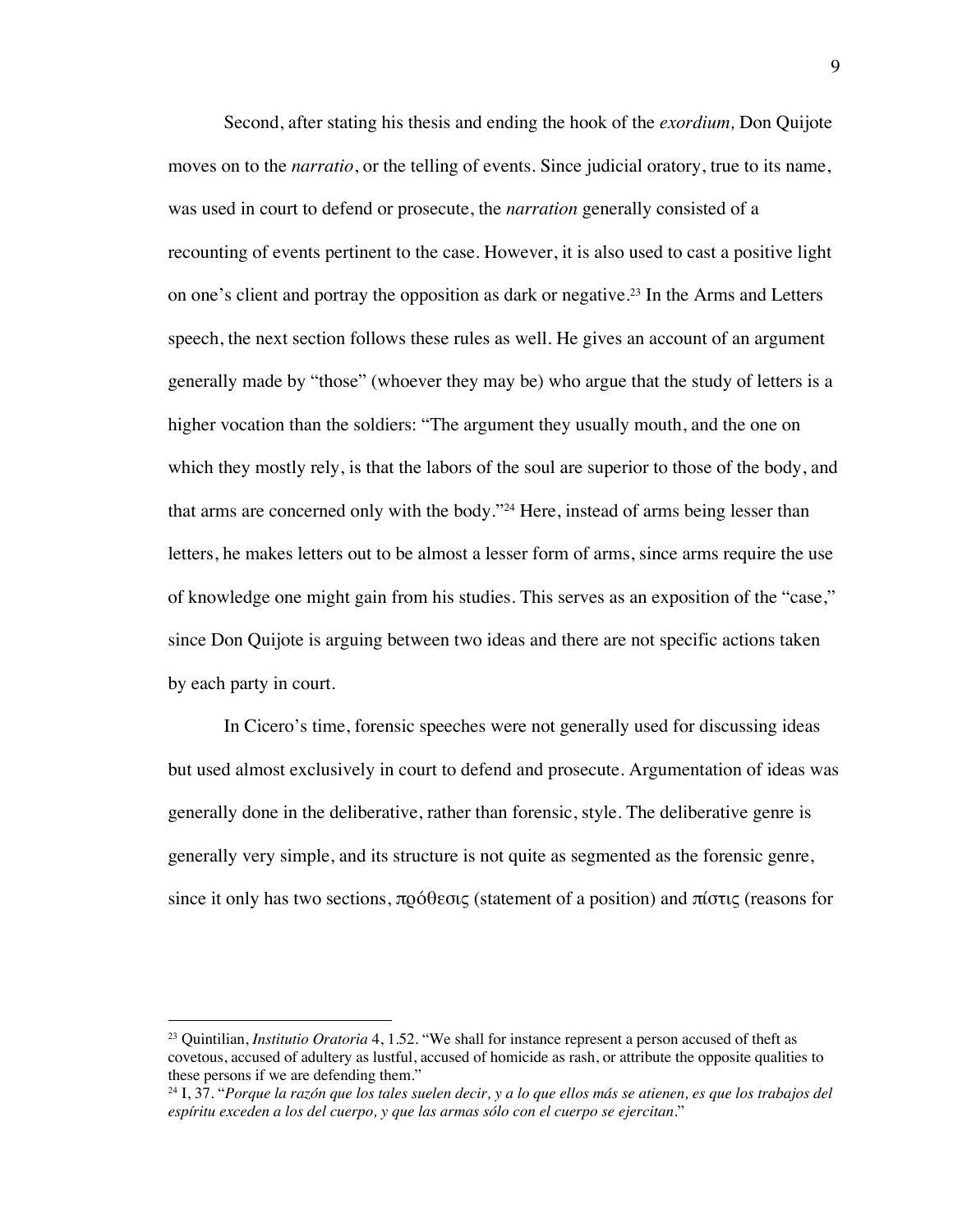choosing that position). <sup>25</sup> While the Arms and Letters speech does fit into this genre as well, persuasive speeches of any nature tend to display the pattern of stating a position and then offering evidence. Even the Golden Age discourse fits the deliberative pattern, since it is so vague and unorganized. <sup>26</sup> However, the reason that the Arms and Letters speech stands apart from the others is because it does fit so snugly into the more restrictive framework of a forensic speech, despite its use outside of court and lack of human defendant. For this reason, it is more beneficial to classify the speech as forensic rather than deliberative.

Continuing with the structure, the *partitio* follows as the next section. This serves to summarize the argument, but also to grant points to the opposition, and then turns them in the speaker's favor: "One form shows in what we agree with our opponents and what is left in dispute; as a result of this some definite problem is set for the auditor on which he ought to have his attention fixed."27 The *partitio* serves as the transition between the flowery introduction of the speech and the real meat of the argument. Here, Don Quijote accomplishes all these purposes. The point that he chooses to grant to the opposition, the defenders of letters over arms, is that the most important cause on the earth is divine learning, of which there is nothing nobler and "is the goal of all goals with which no other can compare."28 But, he then turns this to his own advantage by demonstrating that arms also pursues this same idea, but through the pursuit of peace, which is attained

<sup>25</sup> Aristot. Rh. 3.13. It is important to note that in this portion of the *Ars Rhetorica,* Aristotle points out the difficulty of using *narratio* in a deliberative or epideictic speech, since there is not really any traditional narrative in these sorts of speeches.

 $26$  I, 11.

<sup>&</sup>lt;sup>27</sup> *De Or.* 2.331. "Sequitur, ut causa ponatur, in quo videndum est, quid in controversiam veniat; tum suggerenda sunt firmamenta causae coniuncte et infirmandis contrariis et tuis confirmandis."

<sup>28</sup> I, 37. "*y no hablo ahora de las divinas, que tienen por blanco llevar y encaminar las almas al cielo, que a un fin tan sin fin como éste ninguno otro se le puede igualar.*"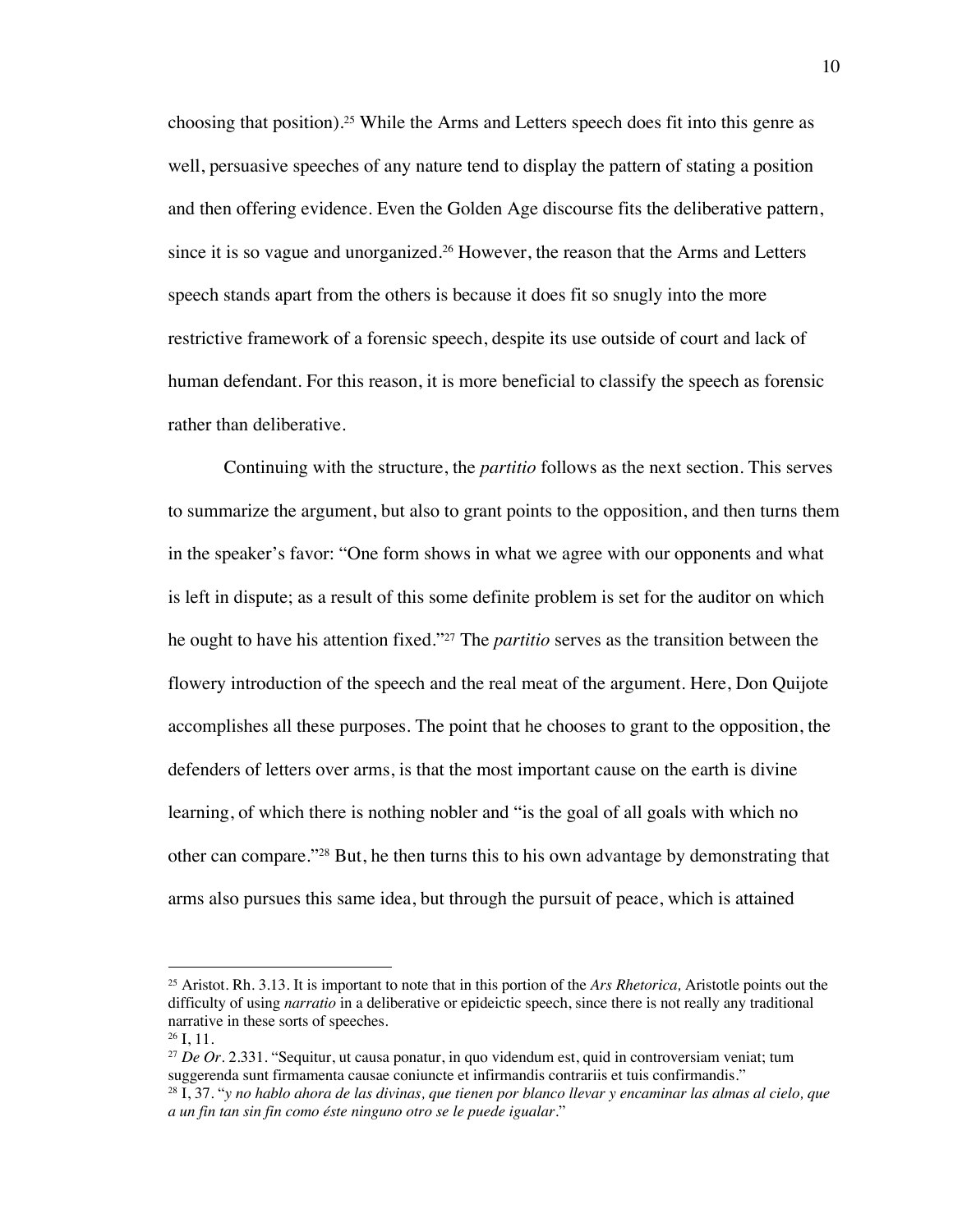through war and is part of the aim of divine learning. He then notes the similarities and differences between arms and letters and moves the argument along: "Granting this truth, then, that the goal of war is peace, and that in this respect it is clearly superior to learning, let us turn to the body's role in both learning and the profession of arms and see which has the advantage here."<sup>29</sup> This section clearly delineates that the proofs necessary for the argument are about to begin. Because of these characteristics, this section can be well classified as the *partitio* of the speech.

Next is the longest section of the speech, and of most speeches, which is the *confirmatio* and *refutatio.* The *confirmatio* is the presentation of evidence and proofs, and the *refutatio* consists of debunking or nullifying the arguments of the opposition. While these two sections can be considered separately, they really compose one section, since they are so similar in nature. This is in following with what Cicero explains in the *De Oratore:* "Since you cannot refute the opponent's points without proving your own, nor prove your own without refuting your opponent's it follows that these things are closely connected in terms of their nature, their usefulness, and their treatment."30 In the discourse, Don Quijote does a masterful job of presenting and comparing evidence. While it is not beneficial to go into each in depth in this short paper, one exemplary argument that he gives is the comparison of the poverty of the student and the soldier. $31$ He compares the two and quite successfully shows that while the student suffers, the soldier inevitably endures more hardships than the student. Here, the orator employs both

<sup>29</sup> I, 37. "*Propuesta, pues, esta verdad, que el fin de la Guerra es la paz, y que en esto hace ventaja al fin de las letras, vengamos ahora a los trabajos del cuerpo del letrado y a los del profesor de las armas, y véase cuáles son mayores.*"

<sup>30</sup> *De Or.* 2.331. "idcirco haec et natura et utiliatate et tractatione coniuncta sunt." Because of this, orators generally tend to intermingle the two types of proofs, since it makes the speech more eloquent.  $31$  I, 37.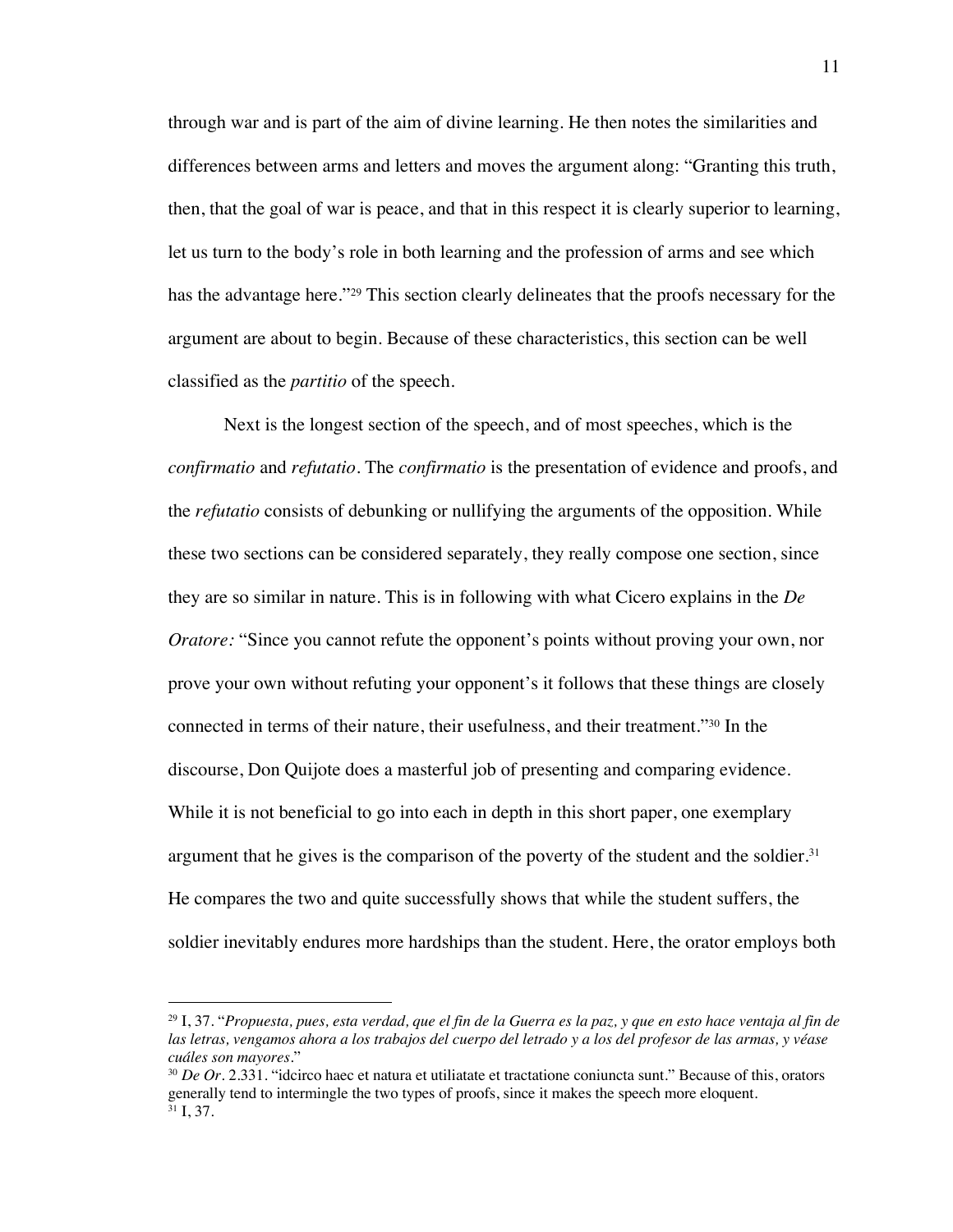*refutatio* and *confirmatio*, showing that arms are more difficult by degrading the poverty of letters and showing that the hardships of soldiers include those of the student and more.

This portion displays the sort of arguments and structure that are characteristic of the forensic genre, but it also demonstrates the style of ancient oratory. During this section of the argument, Don Quijote uses multiple figures of speech and has an ethos very reminiscent of Cicero. In fact, throughout the speech the knight almost seems to be imitating the roman orator, since their voices are so similar. The *refutatio* and *confirmatio,* present several examples. The first is found in his manner of addressing his audience. In the Catilinarian orations of Cicero to the Roman Senate, he consistently uses honorifics such as "Patres conscripti" to address his audience, a practice which worked to flatter the audience. In the Arms and Letters discourse, Don Quijote makes similar remarks, calling his small audience "señores míos." Furthermore, both try to place themselves among their audience rather than speaking directly to it. Cicero employs the pronouns *nos* and *nostra*, and speaks generally in the 1<sup>st</sup> person plural when deliberating, as if to place the audience already on his side, while Don Quijote also uses "nosotros" and similar verbal conjugations. Along with this, just as Cicero and other orators often make references to the gods and other mythologies to move their arguments forward, Don Quijote refers to classical mythology as well, mentioning Scylla and Charybdis when speaking of a naval battle, and Neptune when referring to the ocean.<sup>32</sup> One more evidence is Don Quijote's and Cicero's use of isocola, or basically long lists. It is difficult to read a

<sup>32</sup> I, 37. "having been swept safely past Scylla and Charybdis as if carried on Fortune's wings…" "*pasando por estas Sirtes y por estas Scilas y Caribdis, como llevados en vuelo de la favorable fortuna*." Also I, 38 "and though realizing that his first careless step will take him on a visit deep into Neptune's bosom," "*y viendo que al primer descuido de los pies iría a visitor los profundos senos de Neptuno*."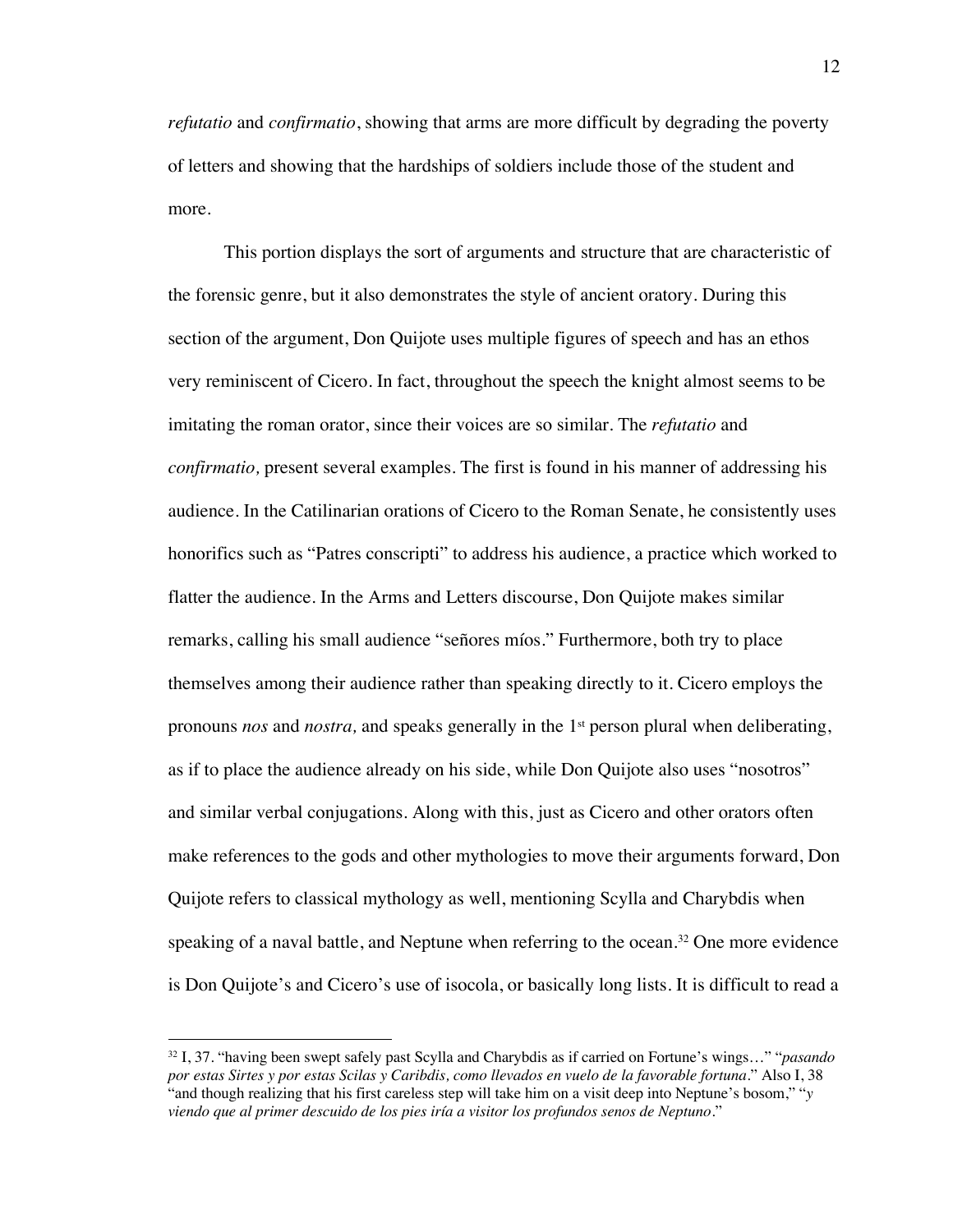few pages of a ciceronian discourse and not encounter an ascending tricolon, a list of three which emphasize the final item in the list. <sup>33</sup> Don Quijote also uses isocola. One is found in his *confirmatio* of the difficulty of arms: "it is with arms that republics defend themselves, and kings maintain their thrones, cities protect themselves, highways are kept safe and open, the seas are cleared of pirates."34 These are just a few of the stylistic similarities that strengthen the classification of this part of the argument as forensic.

Finally, to end the speech is the *peroratio.* This is just the conclusion of the speech, but there are certain parameters to follow given in the rhetorical handbooks. One specific way in which the handbooks suggest ending a speech is that "Everything, both in the preceding sections of the speech and particularly in the last, should be aimed at stirring the jurors' emotions as much as possible and at prompting them to think what is to our advantage."35 Don Quijote uses this emotional ending rather than the purely logical ones to complete his case:

And when I think of this I must say that my heart is heavy, having taken on this profession of knight errantry, in an age as loathsome as that in which we now live, because although I am myself afraid of nothing, nevertheless in makes me regretful to think that gunpowder and tin may deprive me of the chance to acquire fame and great reputation, across the known world, for the courage of my arm and the keenness of my sword.36

<sup>33</sup> For an example, see Cic. Catil. 1.5: "you cannot be among us any longer, [Catiline]– I will not bear it, I will not permit it, I will not tolerate it." "*nobiscum versari iam diutius non potes [Catilina]; non feram, non patiar, non sinam*"

<sup>34</sup> I, 38. "*con las armas se defienden las repúblicas, se conservan los reinos, se guardan las ciudades, se aseguran los caminos, se despejan los mares de cosarios.*"

<sup>35</sup> Cicero *De Or.* 2.332 "Omnia autem concludenda sunt plerumque rebus augendis vel inflammando iudice vel mitigando; omniaque cum superioribus orationis locis tum maxime extremo ad mentis iudicum quam maxime permovendas et ad utilitatem nostram vocandas conferenda sunt."

<sup>36</sup> I, 38. "*Y así, considerando esto, estoy por decir que en el alma me pesa de haber tomado este ejercicio de caballero andante en edad tan detestable como es esta en que ahora vivimos; porque, aunque a mí ningún peligro me pone miedo, todavía me pone recelo pensar si la pólvora y el estaño me han de quitar la ocasión de hacerme famoso y conocido por el valor de mi brazo y filos de mi espada, por todo lo descubierto de la tierra.*"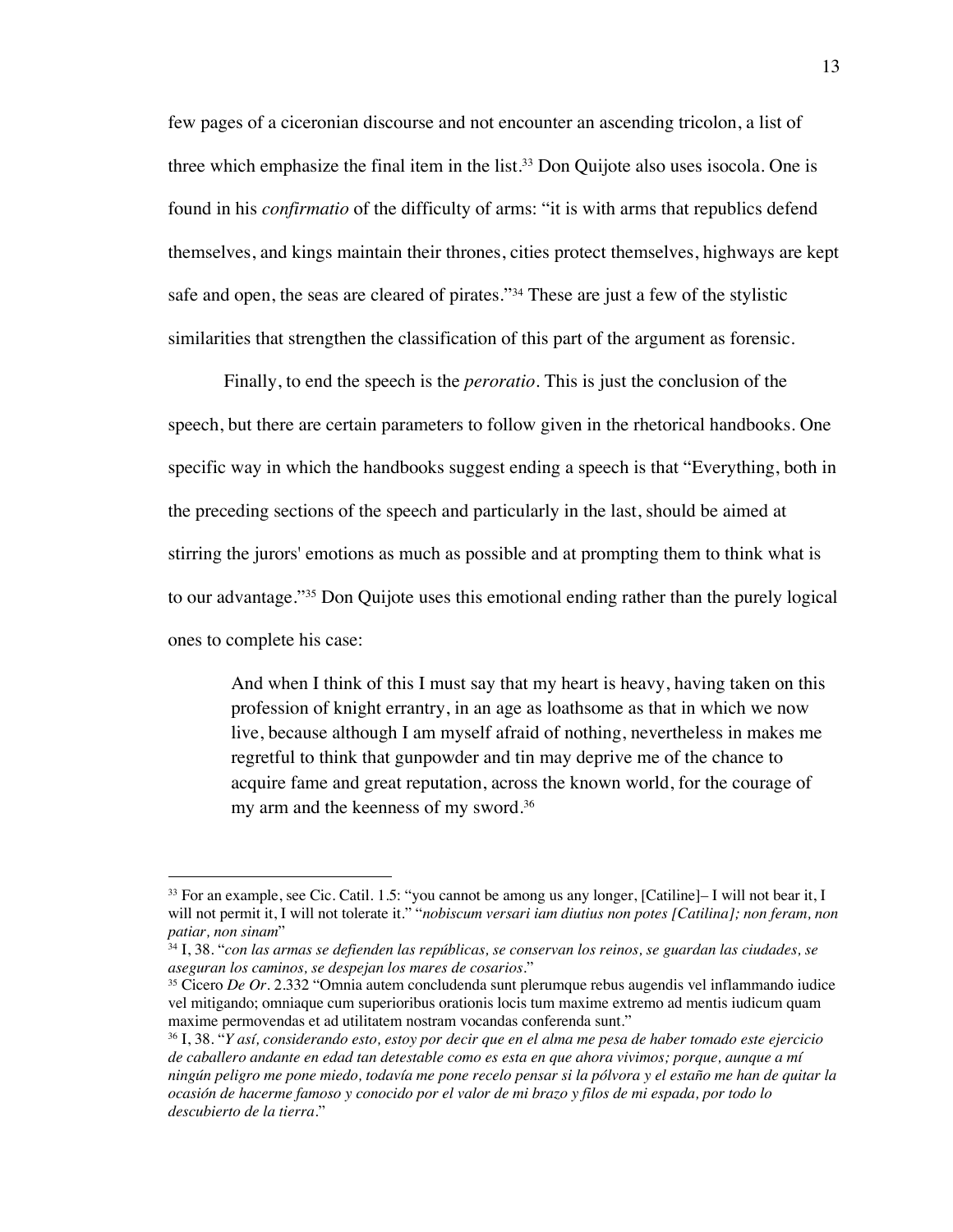This conclusion fulfills Cicero's requirements for a successful *peroration*, inspiring emotion in the audience. The images elicit sadness and even melancholy, a theme which follows the knight throughout the book.<sup>37</sup> Along with this, we receive confirmation from the narrator that the audience "felt a fresh wave of pity"38 from the speech. This is more due to his condition than perhaps the speech itself, but the emotion is brought about nonetheless. Thus, the knight's conclusion fits Cicero's pathetical *peroration* description.

## **Cervantes: A Man of Arms**

Read in isolation, the Arms and Letters speech presents a fairly convincing case for the superiority of Arms; the reader might be tempted to conclude that the speech conveys the genuine sentiment of the author. However, the entire novel drips with irony, leading the reader to question whether the Arms and Letters should be seen as persuasive or as additional evidence of Don Quijote's insanity: that is, the framing of the novel lends a new dimension to the discourse, perhaps undermining the idea that Cervantes truly believes Don Quijote's argument of the superiority of arms. When read from the point of view of Don Quijote's dinnermates at the inn, the speech itself is a coherent and impressive argument. But the audience of the *Quijote*, reading the words of Cervantes through the mediating voice of the narrator, must sift through the multiple levels of irony in the speech. First, Don Quijote contends that arms are of much more importance than

<sup>37</sup> Don Quijote constantly refers to himself as the "Knight of the Sad Face" "*Caballero de la Triste Figura*", and at the end of his life, in II, 74, Sancho begs him "Don't die, your grace, my lord, but take my advice and live a long, long time, because the worst madness a man can fall into, in this life, is to let himself die, for no real reason, without anybody else killing him or any other hands but those of sadness and melancholy taking his life." "*¡Ay!– respondió Sancho, llorando–: no se muera vestra merced, señor mío, sino tome mi consejo y viva muchos años, porque la mayor locura que puede hacer un hombre en esta vida es dejarse morir, sin más ni más, sin que nadie le mate, ni otras manos le acaben que las de la melancolía.*"

<sup>38</sup> I, 38. "*En los que escuchado le habían sobrevino nueva lástima.*"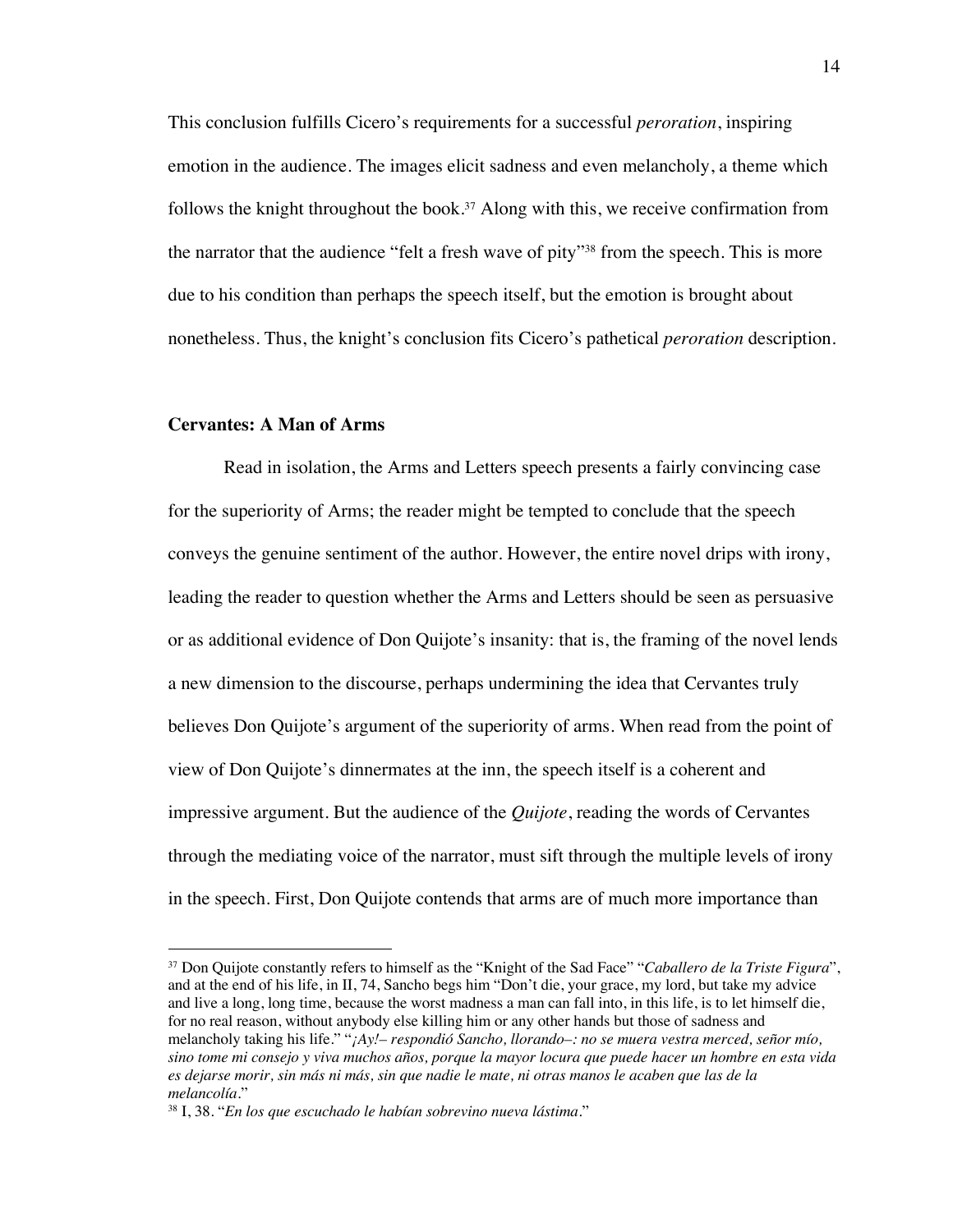letters, but he skillfully uses stylistic and formulaic rhetoric, a form of letters, to defend them. Next, the novel's audience reads a piece of fictional literature which contains a mad knight's oration on the subject, i.e. more "letters" doubly encasing the "arms" presented by Don Quijote as well as the rhetorical "letters" of his speech about Arms and Letters. This elevates the preeminence of letters in the context of the speech even more. The only way that anyone would be able to read the discourse is by reading a novel, a piece of literature. As Americo Castro points out, the great works that are written about heroic acts make letters perhaps more important, since the stories and acts accomplished by the sword are distributed through literature. Who would the warrior Achilles be if Homer hadn't existed?39 Julián Marías agrees with this claim, pointing out that in the second volume of the novel, Don Quijote is widely known: "La fama de Don Quijote es debida a un novelista, porque su libro es una novela."40 Each of these ideas seem to undermine the idea that the speech ought to be understood as a serious argument from Cervantes. The many cloaks of irony that cover the speech can cause the reader to throw the speech aside as nothing more than a pretty piece of rhetoric and nothing more than eloquent nonsense coming from the knight. However, zooming out one narratological frame further gives some evidence for understanding of the speech as the genuine thoughts of Cervantes, because the life of the master narrator and soldier, Cervantes, was itself was heavily influenced by both war and erudition, making the speech almost personal to him.

Cervantes was likely genuinely interested in the debate between arms and letters, because both were prominent aspects of his life. Before he wrote his masterpieces and

<sup>39</sup> Américo Castro, *El Pensamiento de Cervantes* (Barcelona: Editorial Noguer, 1972), 218.

<sup>40</sup> Julián Marías, *Cervantes, clave española* (Madrid: Alianza Editorial, 2003), 157.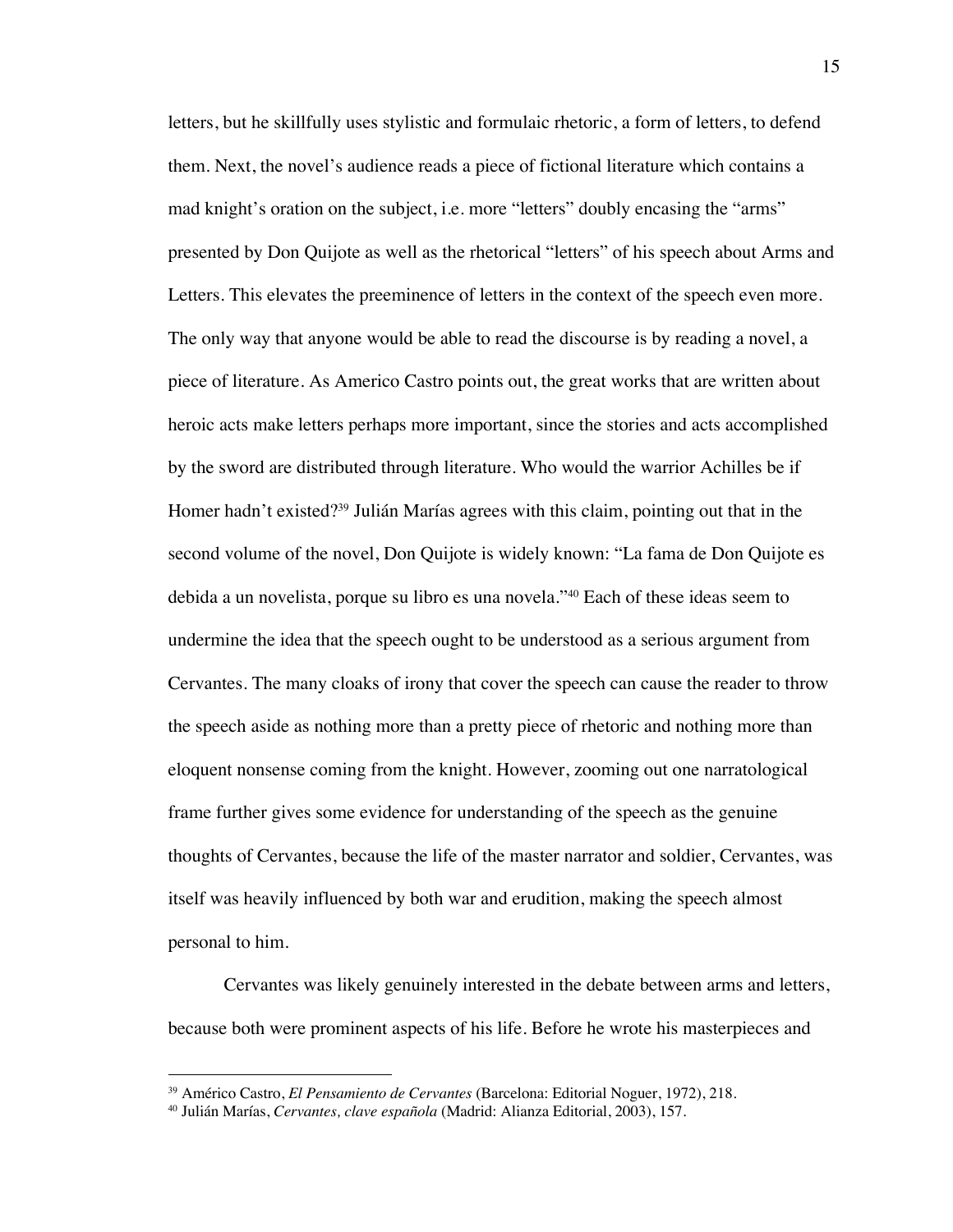became what one might call "a man of letters," he was a soldier on the ship *Marquesa* in the massive naval battle of Lepanto, and was wounded multiple times but continued fighting, which resulted in the crippling of his left hand. According to María Antonia Garcés's analysis, he was an especially courageous and dedicated soldier. <sup>41</sup> There can be no doubt that Don Quijote's example in the Arms and Letters speech of the soldier at sea was inspired by Cervantes's experience as a soldier on the *Marquesa*:

Consider… a situation where two galleys come smashing together, bow to bow, out in the middle of the vast ocean, jammed tightly together, and for the soldier standing out on the battering ram the world is limited to the boards on which his two feet are planted, while at the same time he sees himself facing precisely as many ministers of death as there are yawning cannons aiming at him from the enemy ship, barely a spear length away, and though realizing that his first careless step will take him on a visit deep into Neptune's bosom, yet, in spite of all this, his heart feeling no fear, sustained by the sense of honor that urges him on, he sets himself up as a target for all that artillery and struggles to cross that narrow bridge and get onto the other ship. 42

Marías describes this section of the speech as "casi autobiografica."43 The speech is lined with sentiments and opinions which seem to match the former soldier's experiences. Don Quijote voices his distaste for firearms in battle, "which [allow] a vile, cowardly arm to pluck the life out of a brave knight."44 This is matched by the biography of Cervantes, who was wounded multiple times by firearm at Lepanto. Many of his shipmates on the

<sup>41</sup> María Antonia Garcés, *Cervantes in Algiers: A Captive's Tale* (Nashville: Vanderbilt University Press, 2002), 26-28. Garces analyses multiple primary sources of soldiers who fought alongside Cervantes and noted his dedication and valor, even though he was sick with fever during the battle.

<sup>42</sup> I, 38. "*Y si éste parece pequeño peligro, veamos si le iguala o hace ventaja el de embestirse dos galeras por las proas en mitad del mar espacioso, las cuales enclavijadas y trabadas, no le queda al soldado más espacio del que concede dos pies de tabla del espolón; y, con todo esto, viendo que tiene delante de sí tantos ministros de la muerte que le amenazan cuantos cañones de artillería se asestan de la parte contraria, que no distan de su cuerpo una lanza, y viendo que al primer descuido de los pies iría a visitar los profundos senos de Neptuno; y, con todo esto, con intrépido corazón, llevado de la honra que le incita, se pone a ser blanco de tanta arcabucería, y procura pasar por tan estrecho paso al bajel contrario.*" <sup>43</sup> Julián Marías, *Cervantes, clave española* (Madrid: Alianza Editorial, 2003), 156.

<sup>44</sup> I, 38. "*con la cual dio causa que un infame y cobarde brazo quite la vida a un valeroso caballero.*"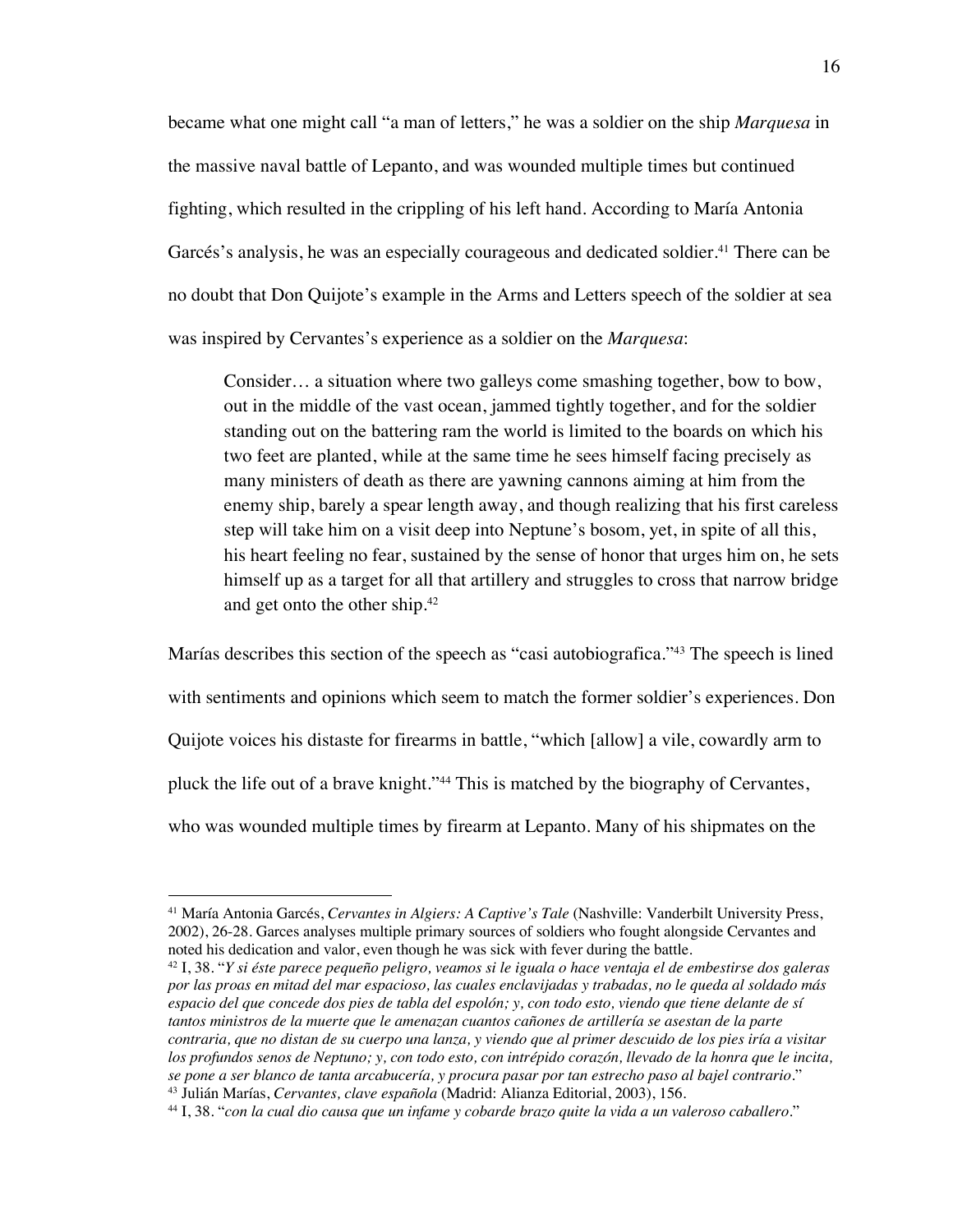*Marquesa* were killed, and even more wounded. Certainly the loss of those men affected him greatly, instilling in him a real connection with the argument which his knight makes, admiring the bravery of soldiers and spurning the cowardice of cannons, which reduce the utility of valor on the battlefield.

Furthermore, the following chapter containing the story of the captive is certainly influenced by his capture by the Moors following his military service. It must be noted that the Arms and Letters speech serves as a prelude to the Captive's tale. Immediately after Don Quijote finishes his speech and dinner comes to a close, Don Fernando asks the Captive to tell his story, and he obliges, but prefaces the story with the warning that it is not pleasing, since it is a tale of captivity and woe. And as much as parts of the Arms and Letters speech are biographical, as Marías puts it, the Captive's story parallels Cervantes's own even more. His tale begins with his enrollment in the Venetian armada, led by Don Juan of Austria, and continues to his efforts at Lepanto, subsequent promotion, and then capture by Turkish pirates and imprisonment in Algiers, where he was eventually ransomed. The previous sentence could have either Cervantes or the Captive as the subject, and still be accurate. The resemblance does stop there, since the Captive escaped with the monetary assistance Zoraida, a pretty Turkish girl whom he later marries. Cervantes, on the other hand, was freed by a group of Mercedarians, but before this he had attempted multiple escapes, which is even mentioned directly by the Captive as that "Spanish soldier named Saavedra" who had "always been trying to win his freedom."<sup>45</sup> But, so much of the what the Captive says displays similar sentiments to

<sup>45</sup> I, 40. "*Sólo libró bien con él un soldado español, llamado tal de Saavedra, el cual, con haber hecho cosas que quedarán en la memoria de aquellas gentes por muchos años, y todas por alcanzar libertad, jamás le dio palo, ni se lo mandó dar, ni le dijo mala palabra.*"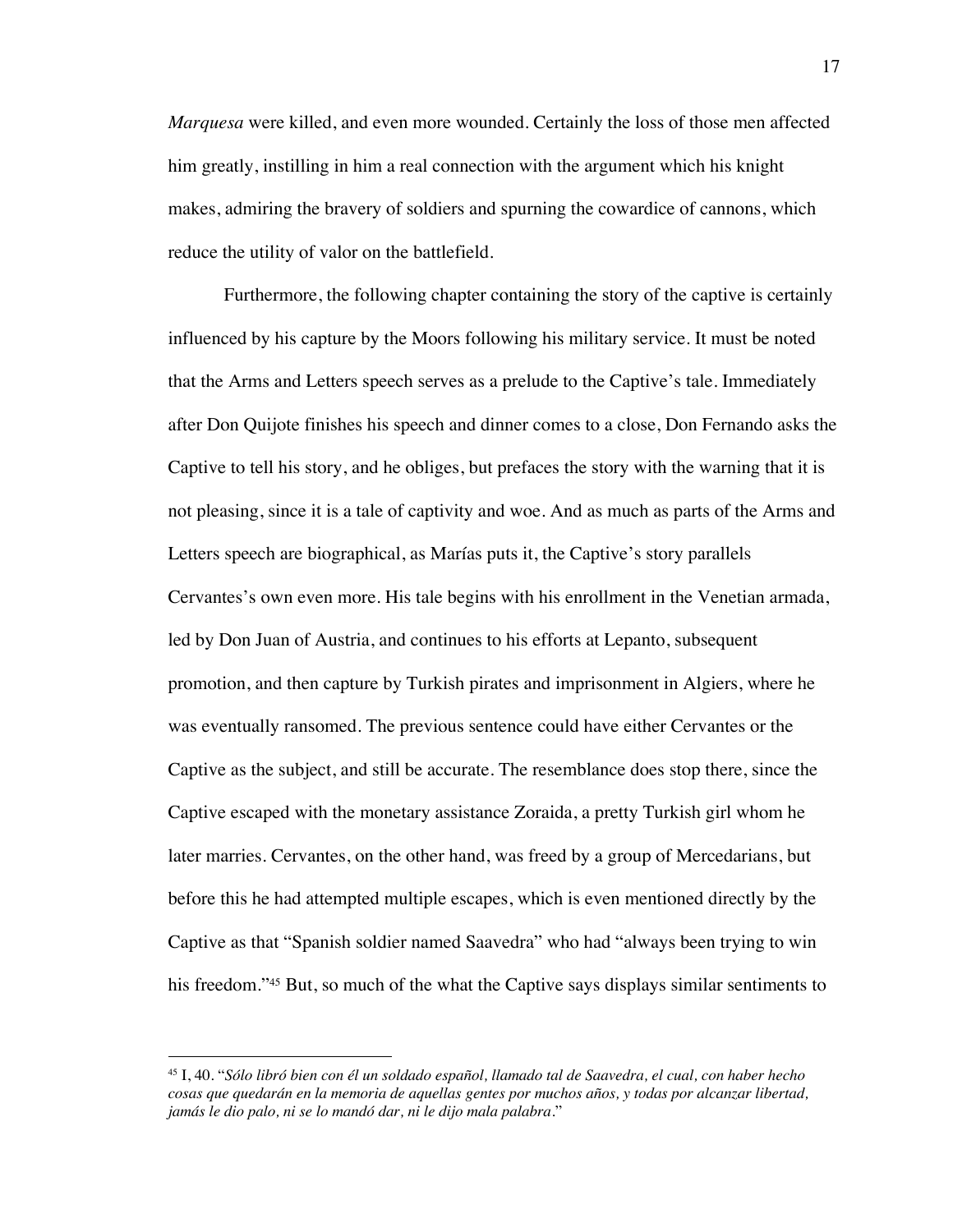what we can expect Cervantes to feel after his experiences as a soldier and a captive. First, the Captive's appraisal of the "dichoso" day of Lepanto is that it was a great success, even though Ottoman naval power was still formidable after the battle.<sup>46</sup> This matches the pride Cervantes displayed for the fighting in Lepanto after the battle and for the glory he felt because of the wounded hand he received at the battle: "él la tiene por hermosa, por haberla cobrado en la más memorable y alta ocasión que vieron los pasados siglos."<sup>47</sup> This emphasis on the glory of battle weighed against the damages that the soldier receives is the principal argument made in Don Quijote's speech. The parallel is continued with how the Captive was treated and ransomed by his captors. The captive says that he was locked up in a *baño*, since his captors believed he was a nobleman who would be ransomed, just as Cervantes was.<sup>48</sup> The mind of a soldier and captive runs deep in both the Arms and Letters speech and the tale immediately following it.

Cervantes's connection with arms gives the reader more reason to take Don Quijote's argument as a valid argument outside of the context of the novel. However, one fact may seem to supersede this idea: after his service and capture, Cervantes eventually turned to writing, or letters. While he was later a writer, this need not necessarily grant writing precedence over arms. There are many possible explanations for this. First, Cervantes could have simply grown too old, and been too affected by his wounds, to continue the life of a soldier. Second, a distinction needs to be made between the writing

<sup>46</sup> See Fernand Braudel, *En Torno del Mediterraneo* (Spain: Ediciones Paidós, 1997). While the victory was decisive and surprising, it did not really make an impact on Turkish naval supremacy. However, the psychological victory over the Goliath Turkish navy, damaged its perceived invincibility.<br><sup>47</sup> Prologue to the Novelas Ejemplares.

<sup>&</sup>lt;sup>48</sup> I, 40. Further evidence of Cervantes' autobiographical portrayals can be found in *El Trato de Argel [Life in Algiers]*, which is another play deeply based on Cervantes' experience in Algiers. See again Garces' work for more comparisons between Cervantes' time in captivity and his writings.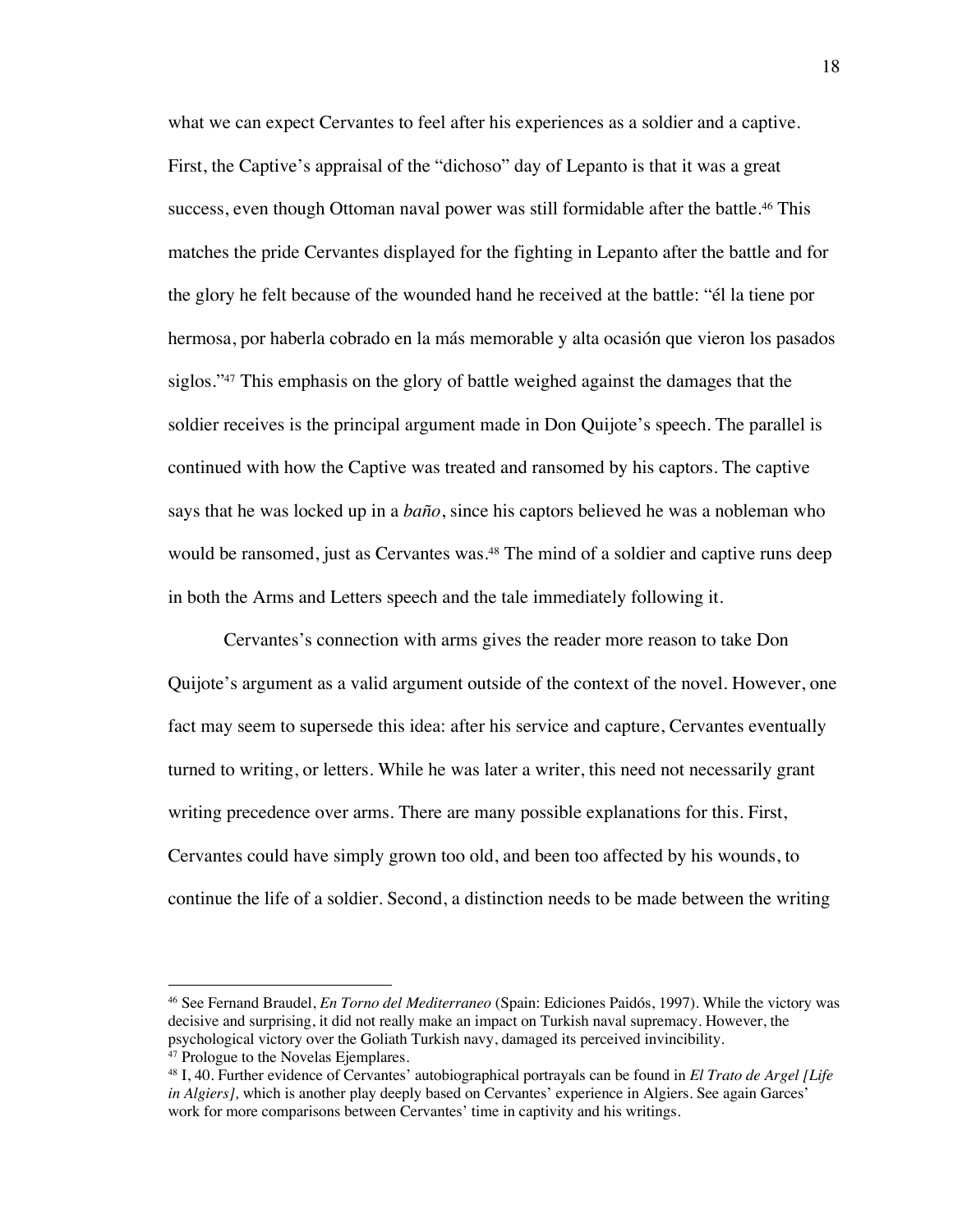of Cervantes and what constitutes "letters" in the speech. If we look at Cervantes's discussion with his friend in the prologue to volume I, we can see the difference between the two. Cervantes's friend instructs him to throw in multiple haphazard references to random scholars works and classical sources, so that he may seem learned. The reality is, that Cervantes, as evidenced by his well-crafted novel, was learned. By including this discussion with his friend, Cervantes shows his distaste for the scholarship of his age. These are the "letters" which he ranks below arms.

#### **Sanity in the Speech**

While the narrator explicitly states that Don Quijote's audience at the inn is in awe of his eloquence and believes him to be sane, the reader can question whether he really has stepped out of his insanity to deliver this speech. In short, I conclude that he does not completely free himself of his madness until the final chapter of the book. Evidence for this is found in the context of the speech, and Don Quijote's ideological motives and goals concerning his adoption of knight-errantry. First, the speech is preceded and followed by intercalated stories that do not directly include Don Quijote. The intercalated story of *El curioso impertinente* is punctuated and interrupted by Don Quijote's brawl with the wineskins, which he insists were enemies changed into wineskins due to the magic of the place. After his speech, the Captive gives his story, during which Don Quijote is quiet, and he then eloquently welcomes the unwitting Judge (the Captive's younger brother) to the inn, calling it a castle and speaking in his customary eloquence, referring back to his Arms and Letters speech:

Your grace can enter this castle, and rest yourself here, in perfect confidence, for though it is cramped and poorly fitted out, there is nowhere in the world so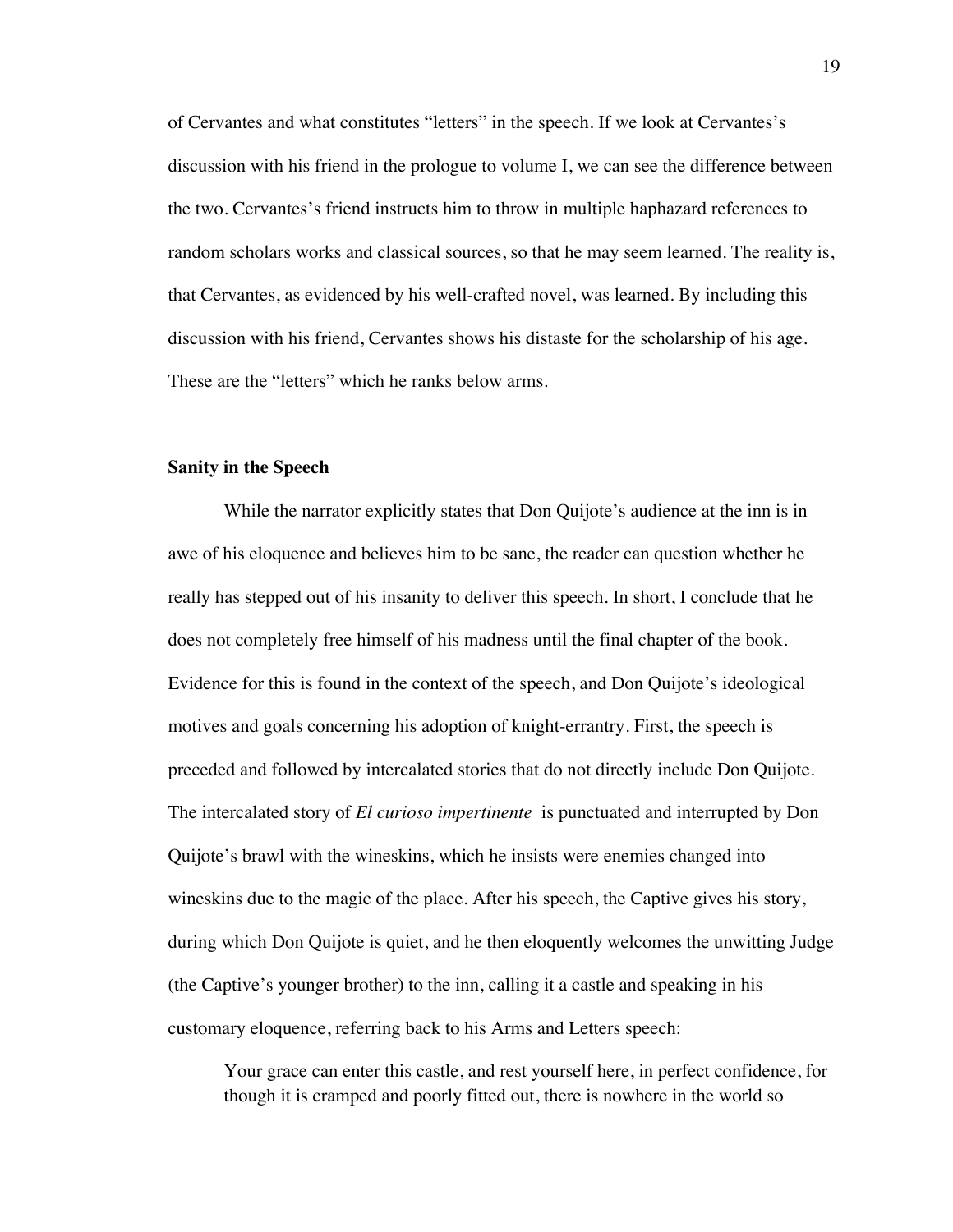cramped and uncomfortable that it cannot find room for arms and learning, especially when both arms and learning enjoy loveliness as their guide and leader, as we see your grace's learning does… So enter this paradise, your grace, for here you will find suns and stars to glow alongside the firmament you bring with you; here, I say, you will find arms at their very height of perfection, and beauty at its absolute rarest.49

This sudden outburst after the Captive's tale demonstrates the disparity between the eloquence and brilliance of the Arms and Letters speech and Don Quijote's madness. He turns the topic, which he treated with such detail in the speech, into wordy nonsense immediately after the Captive's tale. After all have retired, Don Quijote also offers his hand to the innkeeper's daughter (the "princess" of the "castle"), who together with Maritornes, appeals to his chivalry, asks for his hand, and strings him up by one hand outside the barn and leaves him suffering (another oblique allusion to Cervantes's crippling injury at Lepanto). All of Don Quijote's actions, and of course his medieval manner of speaking, still demonstrate the madness surrounding his Arms and Letters speech. And in fact, his mode of speech is perhaps what makes his argument so eloquent. However, this same "eloquence" makes people ridicule him in most cases, but when applied to a forensic style speech, it accentuates his points, making the speech stylistically persuasive. His audience at the inn does not consider him sane because he has emerged from it, but because in the scope of oratory, his condition works to his advantage. The speech accentuates the more laudable aspects of his madness while

<sup>49</sup> I, 42. "*Seguramente puede vuestra merced entrar y espaciarse en este Castillo, que, aunque es estrecho y mal acomodado, no hay estrecheza ni incomodidad en el mundo que no dé lugar a las armas y a las letras, y más si las armas y letras traen por quía y adalid a la fermosura, como la traen las letras de vuestra merced en esta fermosa doncella, a quien deben no sólo abrirse y manifestarse los castillos, sino apartarse los riscos, y devidirse y abajarse las montañas, para dalle acogida. Entre vuestra merced, digo, en este paraíso, que aquí hallará estrellas y soles que acompañen el cielo que vuestra merced trae consigo; aquí hallará las armas en su punto y la hermosura en su estremo.*"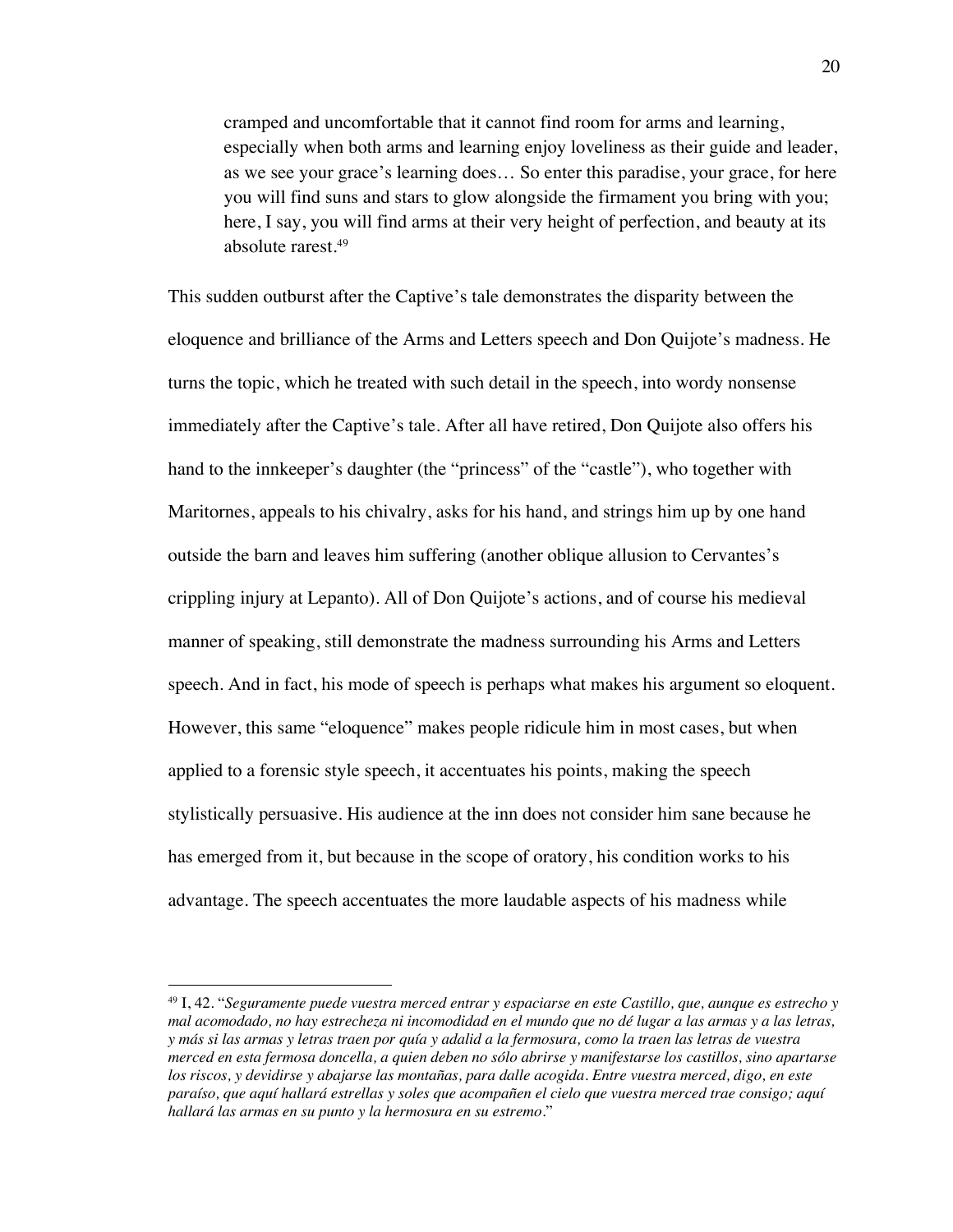allowing the others to briefly subside, giving the impression that he has become sane, when really his illness still lingers.

Along with the context of the speech demonstrating the knight's madness, Don Quiijote's entire ideological makeup does not change at any point during the speech. In the opening of the novel, Don Quijote chooses to embark on his chivalric quest not only for his own honor, but also "for his duty to the nation,"50 and he did not delay in leaving because of "how badly the world might suffer if he delayed."51 These ideas demonstrate a benevolence, and large ideals, in Don Quijote's condition. His hope is to create a better world through acts of daring and justice. According to Maravall, he seems to be attempting to restore the Golden Age which he praises in Chapter 11. Or, rather than restoring it, preventing the world from modernizing and moving even farther away from the ideals of a simple, premodern era.<sup>52</sup> In the Golden Age speech, the knight says that the goatherds are remnants of the best age, when life was simple and pastoral, and that knight's errant are defenders of that age in a modernizing world that cares about matters such as clothes and wealth. In this, we see the utopian vision of Don Quijote. As the world moves further from the ideal age, his Golden Age speech, and in fact his entire knighthood, has an aim of halting modernization and its negative effects on society.

While this is strongly evidenced in Don Quijote's Golden Age and Arms and Letters speeches, which are both related to the defense of knight-errantry, most of his adventures include some sort of speech to convince his audience that there really are

<sup>50</sup> I, 1. "*así para el aumento de su honra como para el servicio de su república."*

<sup>51</sup> I, 2. "*Hechas, pues, estas prevenciones, no quiso aguardar más tiempo a poner en efeto su pensamiento, apretándole a ello la falta que él pensaba que hacía en el mundo su tardanza."*

<sup>52</sup>José Antonio Maravall, *Utopia and Counterutopia in the Quixote*, trans. Robert W. Felkel (Detroit: Wayne State University Press, 1991), 158-159.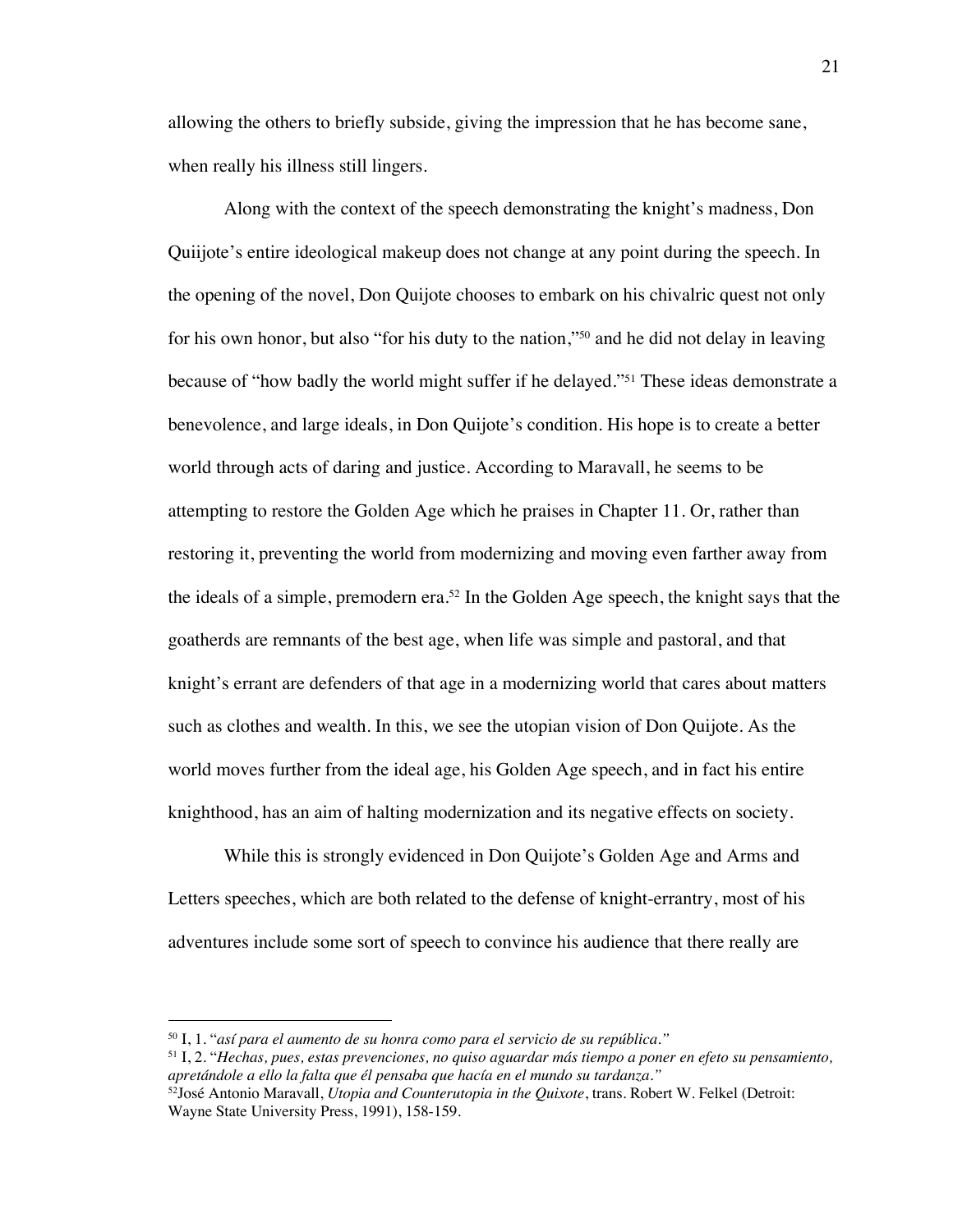fantastical dangers and that he is in fact a gallant knight. This constant employment of his ideology through rhetoric is examined by Tarvin:

"Quixote's rhetoric has as its goal the persuasion of others to accept his vision of reality and his code of ethics that goes along with that vision, overcoming both the physical constraints of his environment and the psychological constraints of an audience skeptical of his interpretations. Quixote thus represents, in an exaggerated form at least, any rhetor who feels that the primary struggle is to open the eyes of others to a reality, a threat, and a possibility that they heretofore could not see, and to inspire them to accept a mission that to the uninitiated might seem insane"<sup>53</sup>

We see this view evidenced almost any time that the knight speaks; Don Quijote's constant struggle is not so much with false giants and imaginary wizards. Rather, his fight is a rhetorical one against the beliefs of those around him. He constantly attempts to rationalize his mistaken feats to his squire Sancho, explaining for example that wizardry had turned giants into windmills. He attempts in vain to convince his friends within the inn that two wineskins were in fact giants, but he has no success in accomplishing this task since they pretend to believe him as a joke. As Tarvin explains, Don Quijote's true enemies are the perceptions of others, and his rhetoric is aimed at conquering them.

The Arms and Letters speech then is not a moment of sanity for the knight, contrary to what the guests at the inn may believe. Rather, it is a speech which displays Don Quijote's distorted, utopic ideology in its best light, making him seem sane when in fact he is just as caught up in his knight errantry as before and after. There are multiple factors contributing to the façade of sanity in the speech. Aside from his suit of armor, one of Don Quijote's most noticeable symptom of madness is his manner of speech.

<sup>53</sup> David Tarvin. "The Rhetorical Strategies of Don Quixote and Sancho Panza," *LSU Doctoral Dissertations (2013),* 111.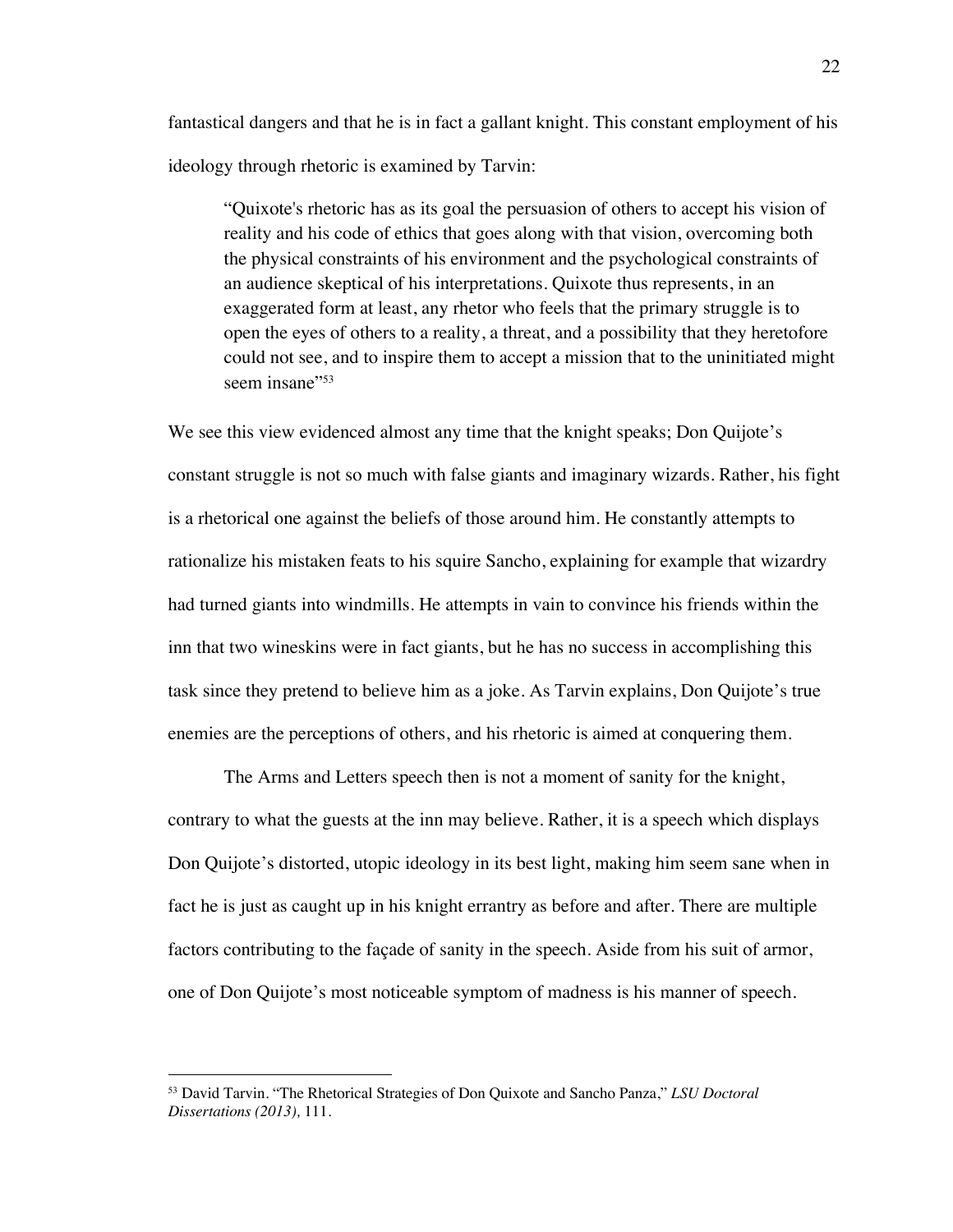When he meets people, the way he speaks often puts them off more than what he is wearing.54 He speaks in a medieval dialect, using "fabla" and haughty, elegant speech. This form of speech is extremely out of place in  $16<sup>th</sup>$  century Spain, considered even archaic. But, his grand manner of speech, unusual in most of his daily interactions, seems perfectly suited for oratory. The Arms and Letters speech is stylistically sound because of it. Don Quijote has a non-imposing, but authoritative ethos in the speech. One reason he assumes this respectable persona during the speech is that he argues impersonally about arms, using as examples normal soldiers rather than himself, or other knights errant. He shows great restraint in this, as he tends towards self-glorification, but allows his eloquence to shine, since he is making an argument about actual ideas rather than themes pertaining directly to his madness, such as whether giants turned into windmills or whether Sancho understands the rules of knight-errantry. For the audience at the inn, this authoritative ethos seems to replace the mad knight with nothing more than an eloquent speaker for a moment. However, as discussed above, this ethos is conjured with the help of the eloquence that accompanies Don Quijote's madness, making it likely that the knight is still indeed mad at the time of the speech.

## **Conclusion:**

This analysis of how Don Quijote's speech can neatly fit into the constituent sections of a forensic speech perhaps offers an answer as to why this speech, and none of the others throughout the book, allow him to become, or at least to be seen as sane, and

<sup>&</sup>lt;sup>54</sup> For example, the judge in I, 42 is astonished by his manner of speech: "Don Quixote's eloquence astonished the judge, who stared fixedly at our knight, no less struck by his appearance than by his words" "*Admirado quedó el oidor del razonamiento de don Quijote, a quien se puso a mirar muy de propósito, y no menos le admiraba su talle que sus palabras.*"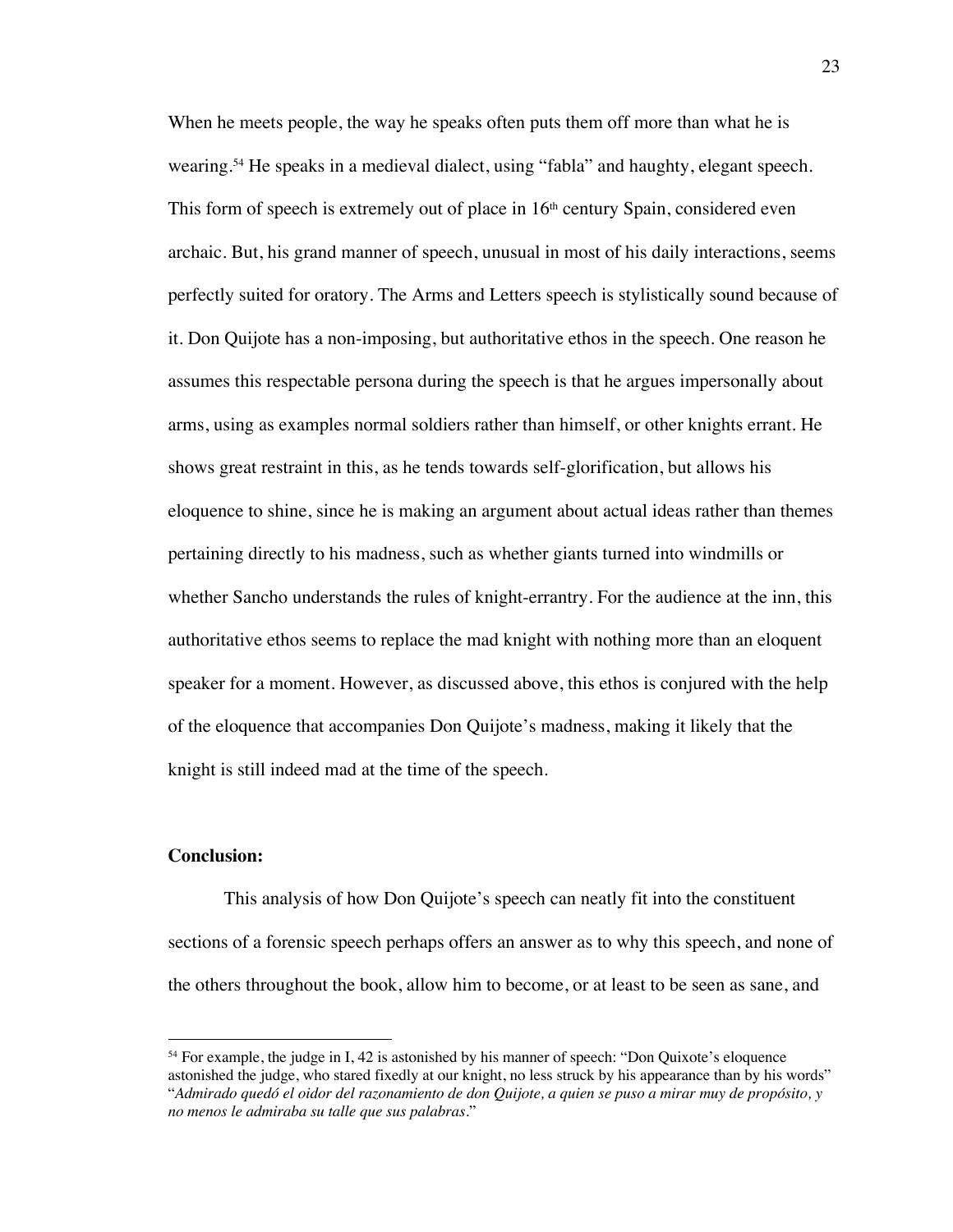for his audience to experience "a fresh wave of pity, seeing a man who seemed so wonderfully sound in the head, and who spoke so eloquently of every subject he raised, so hopelessly lost when it came to the pitch-black darkness of his unfortunate knight errantry."55 The conclusion that Don Quijote is mad during the speech needs to be tempered with an acknowledgement of the degree of his madness. While Don Quijote is indeed out of his mind, there is a certain sanity to many of his actions and reasonings. Anthony Close, in his study of Don Quijote's lucidity within his sophistry, relates back to Cervantes' fusion of wisdom and sophistry within the character of the knight himself.<sup>56</sup> One thing that makes Don Quijote's madness so compelling, and even realistic, is that he constantly teeters on a line between lucidity and madness. He certainly has moments where reality slips from his grasp, but many of his ideas for how the world could improve from the exitance of knights-errant are entirely sound. Delusional people are rarely detached completely from reality. Thus, the Arms and Letters speech shines through to his audience as if it were a moment of sanity when it fits perfectly well within Don Quijote's distorted worldview.

<sup>55</sup> I, 38. "*le habían sobrevino nueva lástima de ver que hombre que, al parecer, tenía buen entendimiento y buen discurso en todas las cosas que trataba, le hubiese perdido tan rematadamente, en tratándole de su negra y pizmienta caballería*."

<sup>56</sup> Anthony Close, "Don Quixote's sophistry and wisdom," *Bulletin of Hispanic Studies* 55, no. 2 (1978): 103-114.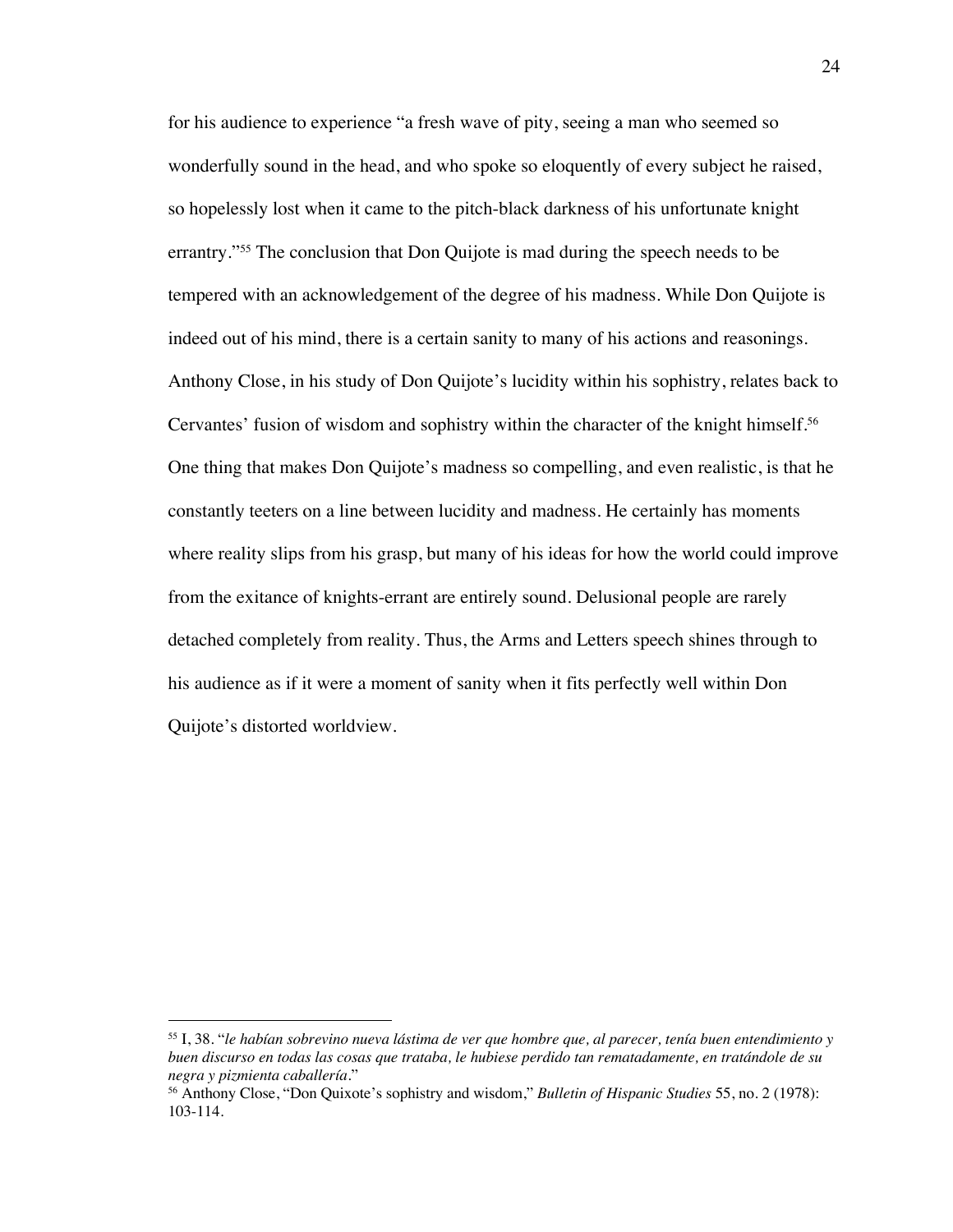Aristotle. *The "Art" of Rhetoric.* Edited by T. E. Page. English Translation by John

Henry Freese. Cambridge, Massachusetts: Harvard University Press, 1939.

Braudel, Fernand. *En Torno al Mediterraneo.* Madrid: Ediciones Paidós, 1997.

- *Brill's Companion to Cicero: Oratory and Rhetoric.* Edited by James May. Boston: Brill, 2002.
- Casalduero, Joaquin. *Sentido y forma del Quijote.* Madrid: Ediciones Insula, 1949.
- Castro, Américo. *El Pensamiento de Cervantes.* Barcelona: Editorial Noguer, 1972.

Castro, Américo. *Hacia Cervantes.* Madrid: Taurus, 1960.

- Cervantes, Miguel de. *Don Quijote de la Mancha*. Edited by Florencio Sevilla Arroyo. New York: Vintage Español, 2002
- Cervantes, Miguel de. *Don Quijote.* Translated by Burton Raffel. Edited by Diana de Armas Wilson. New York: W.W. Norton & Company, 1999.
- Cicero, Marcus Tullius. *In Catilinam I-IV, Pro Murena, Pro Sulla, Pro Flacco.* Edited by E. H. Washington. English Translation by Louis E. Lord. Cambridge, Massachusetts: Harvard University Press, 1946.
- Cicero, Marcus Tullius. *On the Orator.* Edited by Jeffrey Henderson. English translation by E. W. Sutton. Cambridge, Massachusetts: Harvard University Press, 1948.
- Close, Anthony. "Don Quixote's sophistry and wisdom." *Bulletin of Hispanic Studies* 55, no. 2 (1978): 103-114.
- De Armas, Frederick. *Cervantes, Raphael, and the Classics.* Cambridge: Cambridge University Press, 1998.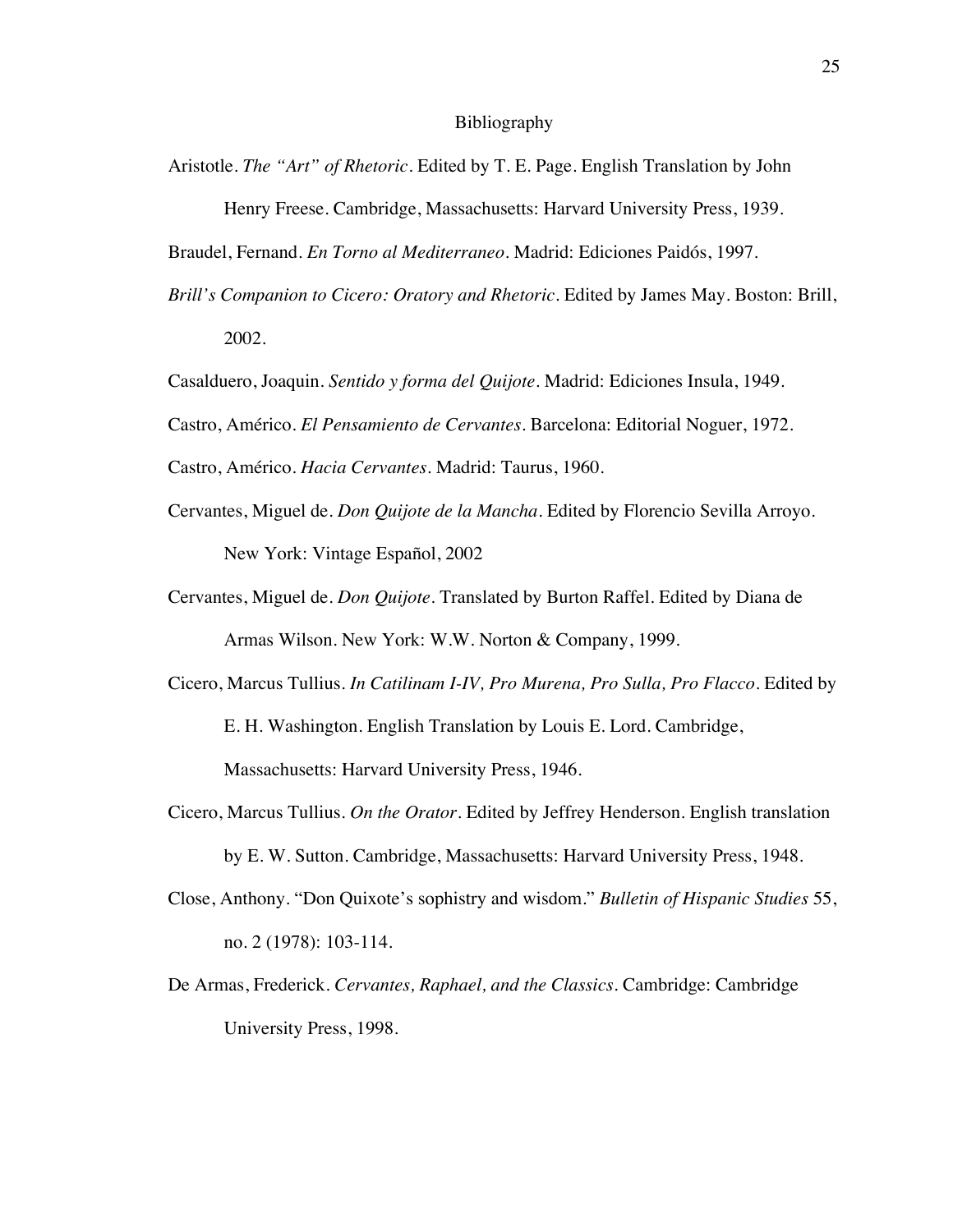- Di Santo, Elsa Leonor. "Analisis de los discursos sobre la edad dorada y las armas y las letras*."* In *Cervantes, su obra y su mundo.* Edited by Manuel Criado de Val, 799- 807. Madrid: EDI, 1981.
- *Don Quijote de la Mancha: Volumen complementario.* Edited by Francisco Rico. Barcelona: Círculo de lectores/Galaxia Gutenberg, 2004.
- Garcés, María Antonia. *Cervantes in Algiers: A Captive's Tale.* Nashville: Vanderbilt University Press, 2002.
- Habinek, Thomas. *Ancient Rhetoric and Oratory.* Oxford: Blackwell Publishing, 2005.
- Jiménez, Alfonso Martín. "Retórica y literatura: Discursos judiciales en el Quijote." En *Rétorica, política, e ideología: Desde la antigüedad hasta nuestros días*, Vol II p 83-89.
- Laplana Gil, José Enrique. 2004. 'Don Quijote, orador', in Egido, Aurora (coord.), *Los rostros de Don Quijote: IV centenario de la publicación de su primera parte*  (Zaragoza: Ibercaja), p. 99-115
- Mack, Peter. "Rediscoveries of classical rhetoric". In *The Cambridge Companion to Ancient Rhetoric.* Edited by Erik Gunderson, 261-277. Cambridge: Cambridge University Press, 2009.
- Mackey, Mary. "Rhetoric and Characterization in Don Quijote." *Hispanic Review* 42 no. 1 (Winter, 1974): 51-66
- Mancing, Howard. *The Cervantes Encyclopedia.* Westport, Connecticut: Greenwood Press, 2004.
- Maravall, José Antonio. *El umanismo de las armas en Don Quijote.* Madrid: Instituto de Estudios Politicos, 1948.